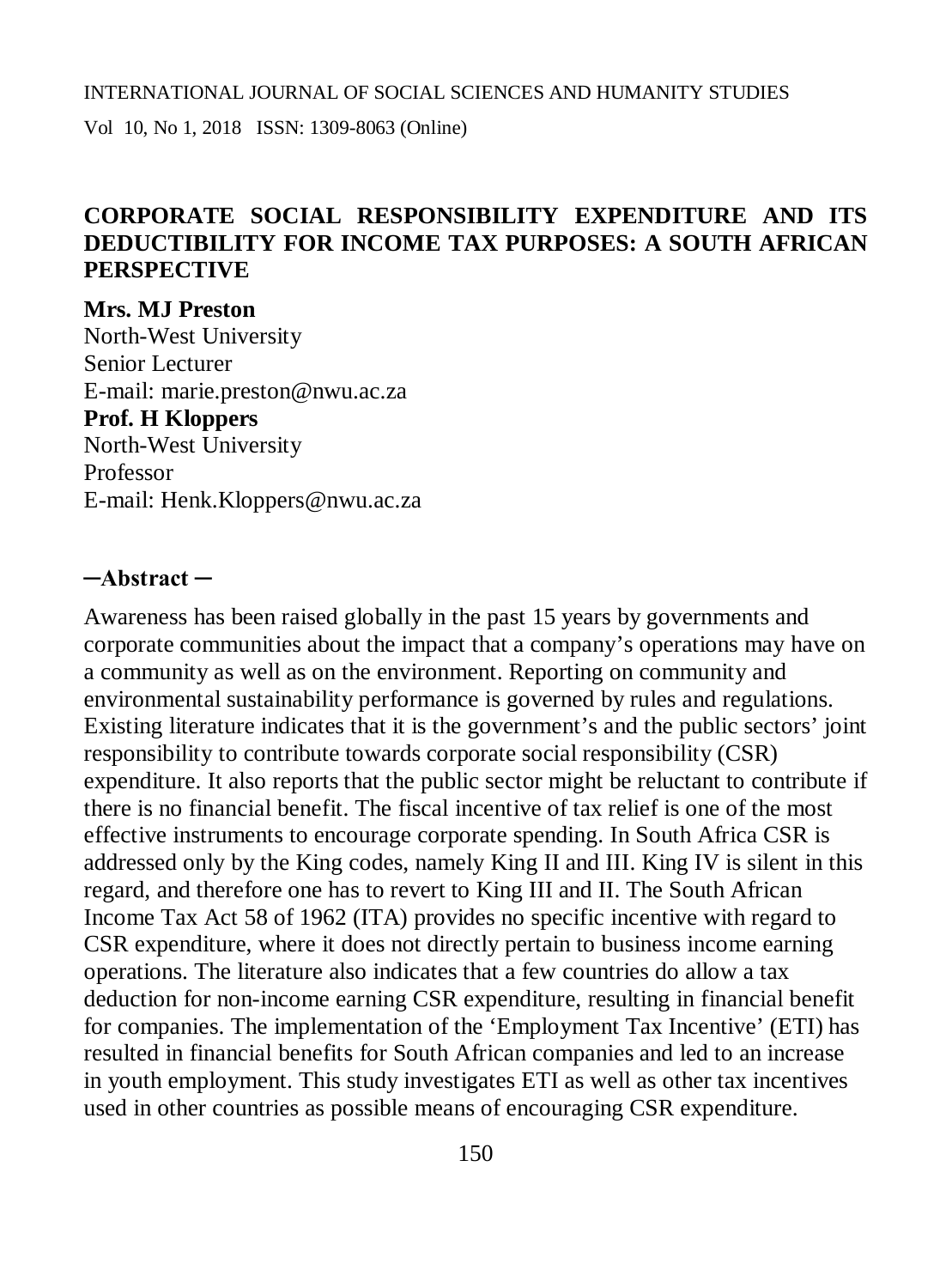Vol 10, No 1, 2018 ISSN: 1309-8063 (Online)

This is a comparative study, qualitative in nature, that utilises document analysis as a method of analysing and interpreting results. Content and thematic analysis is conducted with the central issue of the deductibility of CSR expenditure kept in mind throughout.

The goal of this study is to determine whether a change in legislation to the effect of allowing CSR expenditure as a deduction might show a similar increase in CSR expenditure as was achieved by the implementation of ETI. The findings indicate that CSR expenses will not qualify for a deduction in terms of section 11(a), read with section  $23(g)$  of the ITA, if the requirement of 'in the production of income' is considered. If CSR expenditure is identified as a donation to a 'public benefit organisation' (PBO) as defined, section 18A would allow the company a deduction, provided that the requirements are met.

It can be concluded that the South African government should consider the legislation applied by other countries, as well as the result achieved with the implementation of ETI as a tax incentive. Government should also consider expanding the provisions of the current ITA specifically to encourage CSR expenditure.

# **Key Words:**

Corporate Social Responsibility, tax deductions, employment incentive tax.

# **JEL Classification:** K22, K33

# **1. INTRODUCTION AND BACKGROUND**

Corporate social responsibility (hereafter abbreviated as CSR) is not a new notion, and has been researched in many ways in the social sciences: from a communication to a corporate governance perspective; or from elaborate business models in the field of commerce to the theoretical substratum of its legal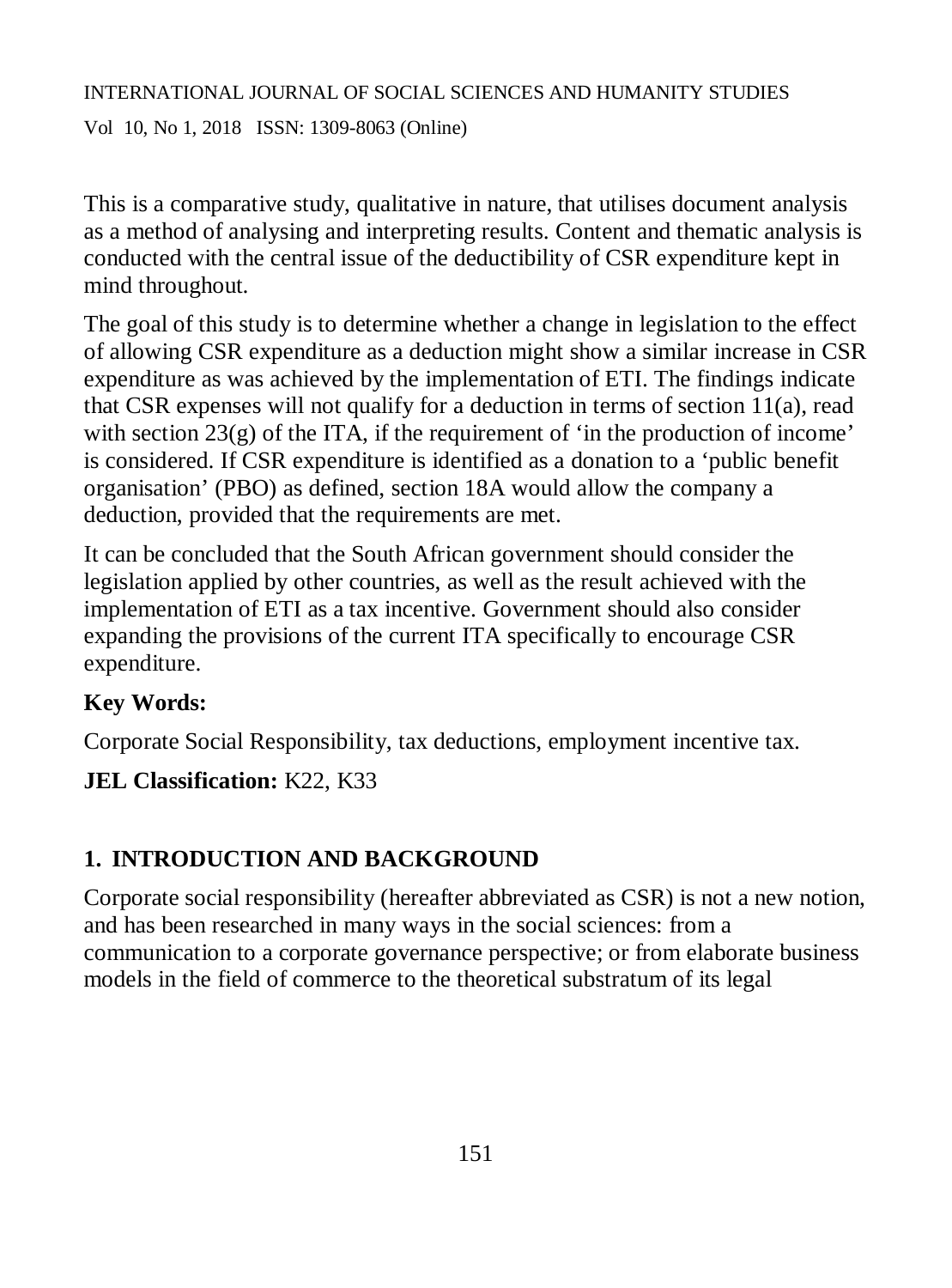Vol 10, No 1, 2018 ISSN: 1309-8063 (Online)

 $\overline{a}$ 

dimension. Suffice it to say that CSR is a well-researched and still highly relevant field of study, given its numerous dimensions. $<sup>1</sup>$ </sup>

Many have attempt to define it.<sup>2</sup> Jacobs (2015) explored these definitions and came to the conclusion that there is no universal definition. This article will also avoid engaging in the fruitless task of attempting to arrive at a definitive description of CSR, but since it will be discussed mainly from a South African (SAn) perspective, it is worth mentioning that Jacobs' definition stressed that the CSR activity engaged in should hold "some sort of benefit for the said business" (2015:18).

Over time, CSR has been established as a crucial component of corporate culture, and as one of the pillars of good corporate governance (Jamali, Safieddine and Rabbath, 2008). Businesses are encouraged to become involved in CSR initiatives and make a meaningful contribution to the upliftment and empowerment of the societies in which they operate.<sup>3</sup> The pressure to act in a socially responsible way is predominantly societal, and consequently voluntary for the most part. Business are therefore left to decide on their own whether or not to adhere to this so-called soft law (Alavi, Habek and Cierna, 2016; Dentchev, Van Balen and Haezendonck 2015), or according to Eijsbouts (2017) to adhere to corporate codes. There are limited consequences for 'non-compliance' and there is also scant explicit encouragement from governments for business to act in a socially responsible

<sup>1</sup> EbscoHost was used to search for relevant literature. The results on this topic for the period 1953 to 2018 for full text, peer reviewed documents indicated that 278 798 documents exist. Of this number 256 162 were published in Academic Journals. Of these journal articles 79 180 can be link directly to corporate planning, etc. This search was refined further to directly link with the topic of taxation. <http://eds.a.ebscohost.com.nwulib.nwu.ac.za/eds/results?vid=1&sid=80acf29f->77f9-4384-a959-

<sup>3</sup>af1ea9da34c%40sessionmgr4009&bquery=(%2527corporate%2bAND%2bsocial%2bAND%2bresponsibility%2527)& bdata=JnR5cGU9MCZzaXRlPWVkcy1saXZl

<sup>2</sup> International scholars such as Bowen (1953), Davis (1967), and Frederick (1960). In a South African context, the following documents defined or embedded CSR: The King II and III reports (2002 and 2009) and The Broad-Based Black Economic Empowerment Act No 53 of 2003 (BBBEE – Act).

<sup>3</sup> Public-Private Partnerships (PPP) is a well-researched topic. EbscoHost was again used to find relevant resources on this topic. The period 2015 up to 2018 was used. 95 866 relevant documents were identified, of which 34 861 were published academic journal articles. The search was further refined to SA only. 663 Journal articles were identified. <http://eds.b.ebscohost.com.nwulib.nwu.ac.za/eds/results?vid=0&sid=02195217-3e28-4e23-93be->

<sup>5</sup>f94ed61a643%40sessionmgr102&bquery=(Public%2bAND%2bPrivate%2bAND%2bpartnership%2bAND%2bPPP%2 bAND%2b%2522is%2522%2bAND%2bSouth%2bAND%2bAfrica)&bdata=JnR5cGU9MCZzaXRlPWVkcy1saXZl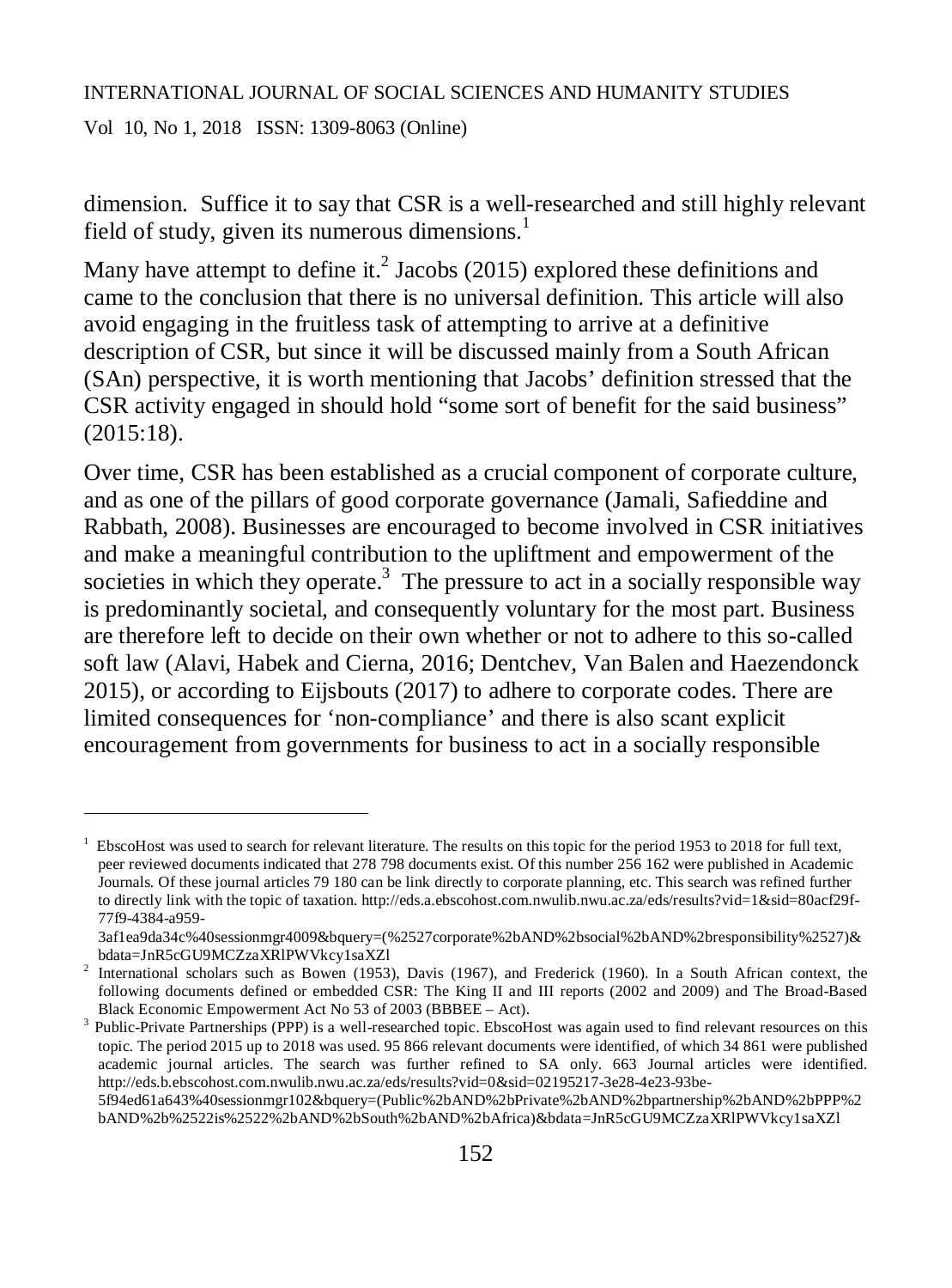Vol 10, No 1, 2018 ISSN: 1309-8063 (Online)

manner. In South Africa (SA) this is also the case. No formal legislation is to be found, and the advisory codes on corporate governance, the so-called King<sup>4</sup> II and King III reports/codes, are the main source of guidance, written with the purpose to "promote the highest standards of corporate governance in South Africa" (King II, 2002).

With reference to Jacobs' definition, as referred to above, the opinion is voiced that businesses would be more willing to partake in good CSR practices if they were to gain something from their generosity. One of the most effective instruments at a government's disposal in framing a CSR policy is the use of fiscal incentives such as taxes. Through the use of taxes governments are in a position either to punish social irresponsibility or to reward and incentivise socially responsible practices (Batchelder, Goldberg and Orszag, 2006; Buss, 2001; Hall and Van Reenen,  $2000^5$ ; Surry, 1970). In SA, however, it seems as if none of the above is applicable with regard to good CSR behaviour, if the current provisions of the Income Tax Act 58 of 1962 (ITA) are to be considered.

This study explores the deductibility of CSR expenditure specifically for income tax purposes $\mathfrak{g}$ , but also considers the possibility of the use of tax incentives such as the 'Employment Tax Incentive' (ETI) as the way to ensure that companies benefit financially from their generosity. Tax incentives as an alternative were not researched in any of the two named dissertations or in any other literature found.

In the following paragraphs, the questions below will be used to answer the main research question, namely: What legislation options are available, which might be considered in the drafting of legislation to allow CSR expenditure as a deduction against taxable income, or to be refunded to the expending company?

- 1) What are CSR activities and the resulting expenditure?
- 2) Is CSR expenditure deductible under current income tax legislation in SA?
- 3) Foreign legislation (tax and other)

<sup>4</sup> King Report on Corporate Governance for South Africa.

<sup>&</sup>lt;sup>5</sup> Hall and Van Reenen (2000) reported extensively on the use of tax incentives to encourage investments in research and development (R&D).

<sup>6</sup> It should be noted that Pretorius addressed the matter of the treatment of CSR for VAT purposes (Pretorius, 2014).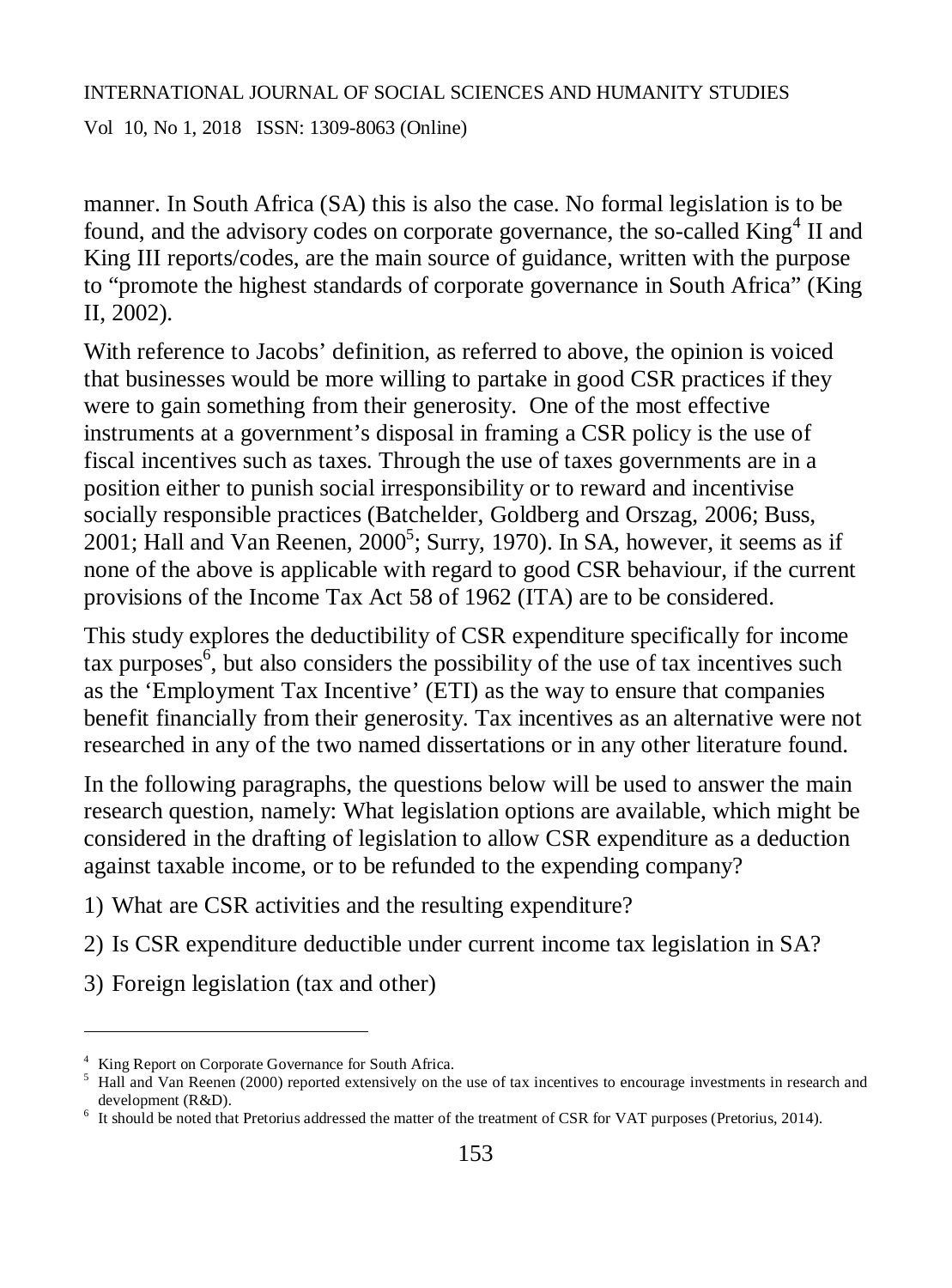Vol 10, No 1, 2018 ISSN: 1309-8063 (Online)

- a. Will CSR expenditure be deductible for tax purposes?
- b. Should other tax incentives be considered?

# **2. LITERATURE REVIEW**

## **2.1 CSR activities and related expenses**

In the previous paragraph a few questions were asked as aids to the attempt to answer the main research question. The first question to be addressed is: what are CSR activities and the related expenditure?

In the introduction to this piece it is said that numerous definitions of CSR exist. According to Kloppers and Kloppers (2018) a number of commonalities can be identified in the variety of international and local definitions. They suggest that CSR should:

a) Address social needs;

 $\overline{a}$ 

- b) Contribute to sustainable development and operating responsibly in society;
- c) Contribute to transformation and primarily benefit previously disadvantaged communities or individuals;

in such a manner as to benefit both business and society as a whole.

With this in mind, a wide range of CSR-related areas<sup>7</sup> and issues can be identified, namely "plant closures, employee relations, human rights, corporate ethics, community relations, and the environment" (Moir, 2001:2).

From the literature studied it is evident that not all companies are willingly partaking in CSR practices and activities. According to Podbury, the finance director of Travelport, most companies will proclaim that they are CSR compliant but "in actuality [they] take the path of least resistance and don't walk this talk" (2015:1). Podbury (2015) gives a few reasons for making this statement, one of

<sup>&</sup>lt;sup>7</sup> "[W]orkplace (employees), marketplace (customers, suppliers), environment, community, ethics, and human rights" (Moir, 2001:2).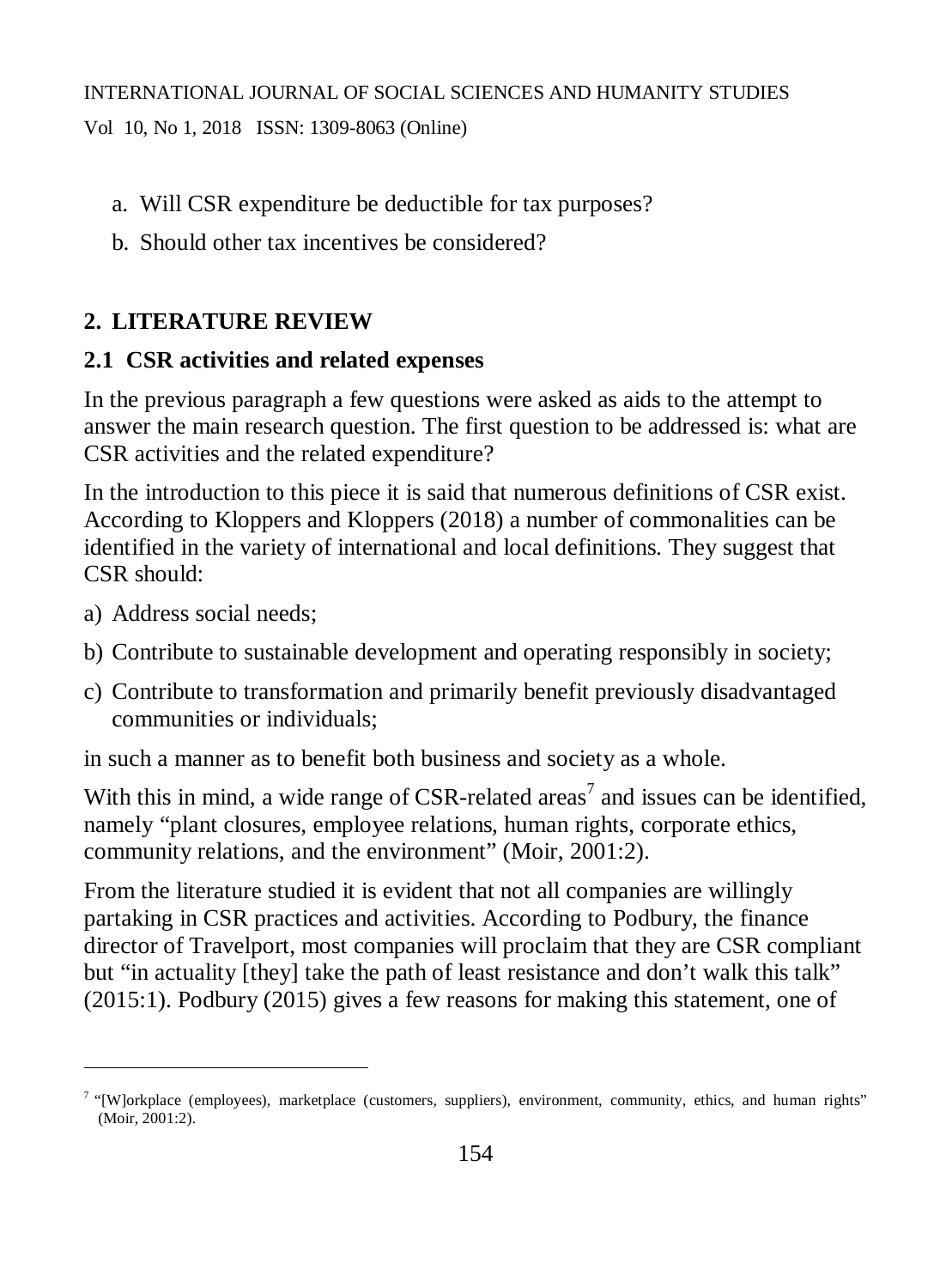Vol 10, No 1, 2018 ISSN: 1309-8063 (Online)

which is that companies are still of the opinion that CSR will be too expensive, and does not generate profit. According to Sprinkle and Mains  $(2010)^{8}$  the CSR cost for a company can be expressed as the direct cost associated with the CSR activities but also the cost of loss. This cost of loss is the cost relating to activities which the company was unable to undertake due to the fact that the CSR activities took up all or some of the resources. Sprinkle and Mains explain this type of cost with the following example: "... the \$2 million contribution to Doctors Without Borders could be used for another project that generates a 12% return" (2010: 448). Another example is the case in which employees volunteer business time to a worthy public course, where the cost will be a reduction in productivity. A further cost flowing from this situation is that additional employees might have to be hired to make up lost production (productivity) time, which would result in a loss of profit. To convert your traditional production processes into green, more environmental friendly, processes can initially prove to be very costly<sup>9</sup>.

The opinion is held that it is fair to say that all of the above will also be applicable to SAn businesses. In the following paragraph the study will explore whether or not the related costs of CSR behaviour or activities will be deductible in terms of SA's income tax legislation, thereby addressing the second question.

### **2.2 CSR: A South African perspective**

It is common knowledge that the SA government is finding it more and more difficult to allocate its limited financial resources in such a way as to provide for the needs of the public and socio-economic development. Collaboration between Government and the private sector to make available more funding for infrastructure and socio-economic development is being seen more frequently (Budget, 2018). This type of agreement is called a public-private partnership (PPP). Such partnerships can prove to be very expensive for both government and the private sector.

In paragraph 2.2.1 the deductibility of CSR expenditure will be considered in terms of the so-called 'General Deductions Formula'. Thereafter, in paragraph

<sup>&</sup>lt;sup>8</sup> Also refer to Podbury (2016).

<sup>&</sup>lt;sup>9</sup> Podbury (2016) called the last two types of costs "sunk cost" and "recurrent cost", and provided insightful examples.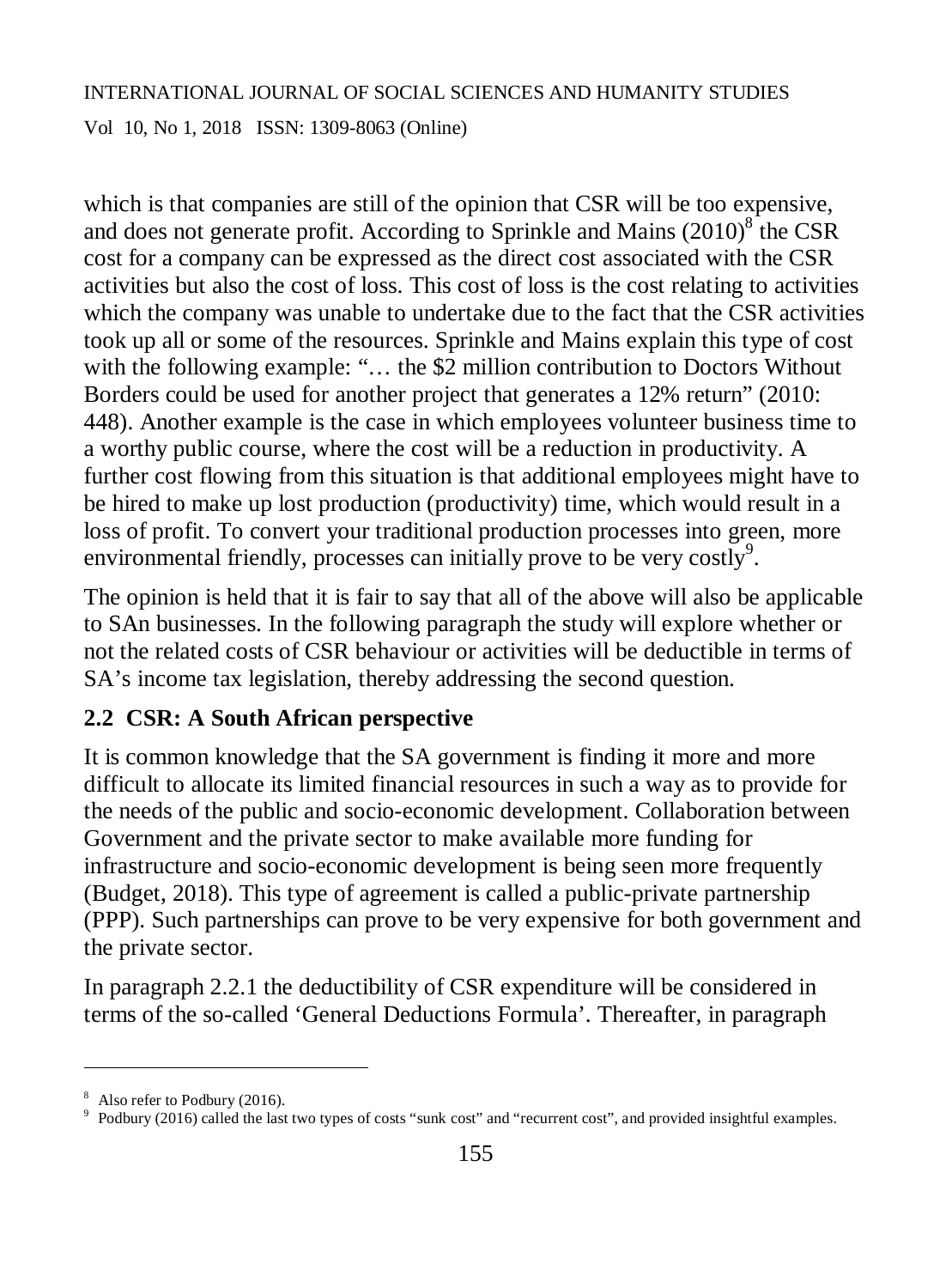Vol 10, No 1, 2018 ISSN: 1309-8063 (Online)

2.2.2, the provisions of section 18A of the ITA will be considered in this regard. The deductibility of CSR expenditure in the BRICS countries is discussed in paragraph 4 hereunder. In paragraph 4 other tax incentive legislation is also investigated in order to determine whether similar legislation cannot be drafted that will encourage CSR expenditure, because it will be deductible for tax purposes.

## **2.2.1 South Africa: the deductibility of CSR expenditure for tax purposes**

The ITA makes no specific reference to expenditure incurred on CSR programmes. Nor, for that matter, does it define the term expenditure. The Act simply refers to "expenditure in the production of income which is trade related" (sections  $11(a)$  and  $23(g)$ ). In paragraph 2.1 above some of the general expenditure (the "normal"  $cost$ )<sup>10</sup> relating to CSR activities was discussed. Most of those costs, such as salaries paid to employees, directly relate to the incomeearning operations of a business and would therefore be deductible as expenditure against taxable income, by way of a section  $11(a)$  deduction.<sup>11</sup> It is therefore necessary to identify possible characteristics of CSR expenditure instead of limiting it to a pre-set type of expenditure.

Based on the commonalities referred to in paragraph 2.1 above, this article argues that within the SAn context, qualifying CSR expenditure should in the first instance be limited to that expenditure that provides the business with a strategic benefit whilst addressing social needs and benefitting underprivileged individuals or communities.

# **2.2.1.1 Deductibility of CSR expenditure in terms of sections 11(a) and 23(g) of the ITA**

Certain sections of the ITA must be considered in order to determine whether and to what extent CSR expenditure can be deducted from taxable income. The primary sections allowing expenses and allowances to be deducted from taxable

<sup>&</sup>lt;sup>10</sup> By "normal" expenditure and costs the author means the day-to-day running costs and investment costs relating to a

specific type of business.<br><sup>11</sup> This will be discussed in more detail below.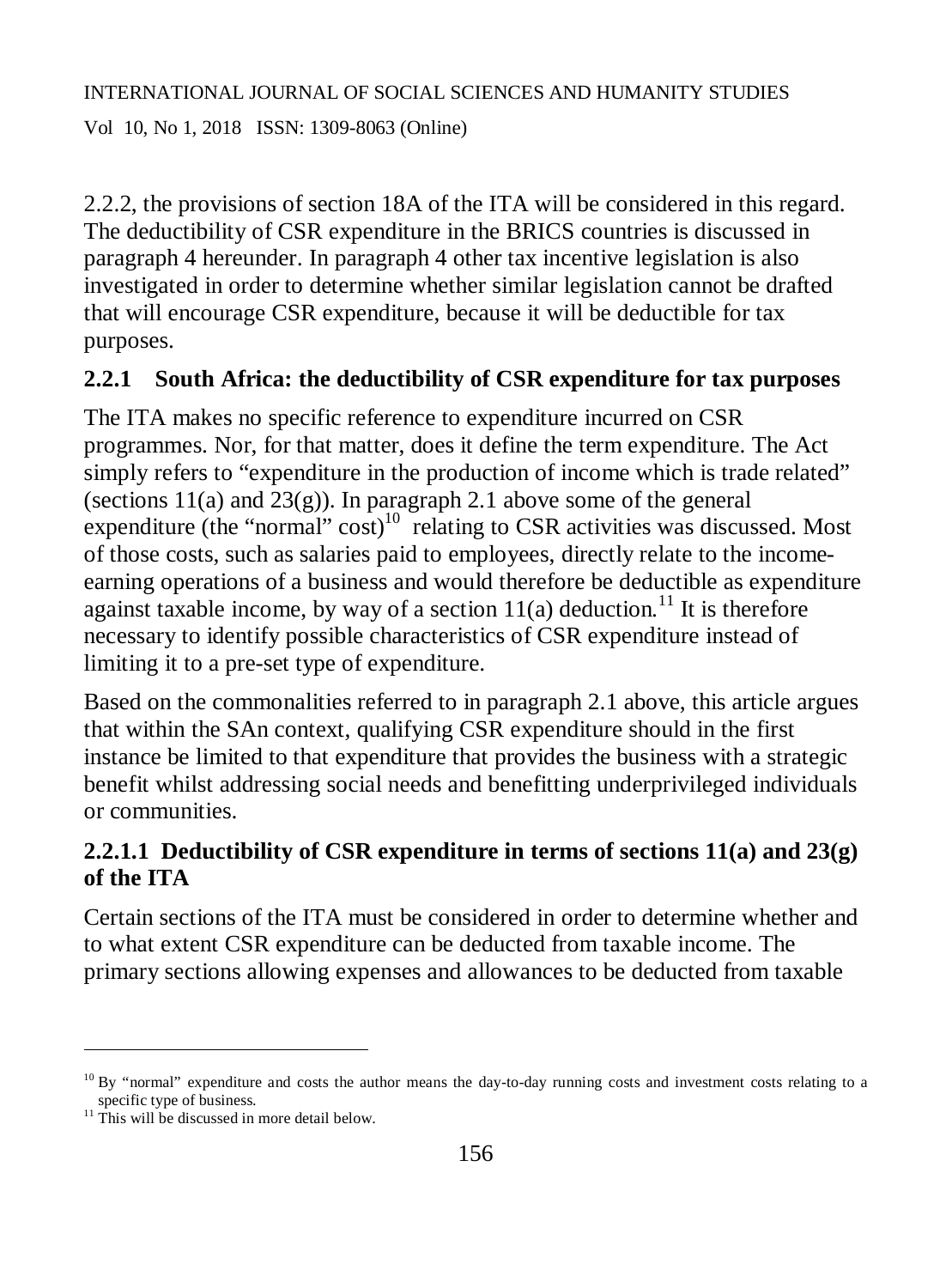Vol 10, No 1, 2018 ISSN: 1309-8063 (Online)

income are sections 11, 12,  $13$ ,  $12$  18A, 22 and 23. Most of the normal day-to-day expenses of a company will be deductible by virtue of the so-called general deduction formula (GDF) to be found in sections  $11(a)$  and  $23(g)$ , where  $11(a)$ identifies the amounts that may be deducted, and  $23(g)$  those which are prohibited. In terms of these sections, only the following will be allowed as deductions against income: expenditure and losses actually incurred during the year of assessment in the production of income, which are not of a capital nature and are expended for the purposes of trade.<sup>13</sup> The main issue to be discussed in this paragraph is whether or not CSR expenditure and CSR activities will be identifiable as being in the 'production of income' and 'not of a capital nature'.<sup>14</sup>

In order to establish whether or not an amount was laid out in the production of income, the following details have to be the determined: Firstly, the purpose for which the expense was incurred (the action that gave rise to the expense); and secondly, whether the expense is linked closely enough (or related directly) with the production of income.<sup>15</sup> According to Venter, in discussing *Port Elizabeth Electric Tramway Company Ltd v CIR [1936] 8 SATC 13* (*PE Tramway* case) "it should be asked whether the expense is so closely connected with the income earned *that it may be regarded as part of the cost of performing it*" (Venter,  $2015:123$ .<sup>16</sup> Secondly, it should be established whether or not the amount expended is of a capital nature. The ITA does not define the aspects of capital expenditure. Therefore, it was the prerogative of the judiciary to develop tests to determine the capital or revenue nature of specific expenditure. These include the "operations-vs-structure" test applied to establish whether the expenditure forms part of the income-producing operations or of its structure. If the expense is aimed at acquiring an income-producing concern, then the expenditure will be of a

 $12$  Sections 12 and 13 of the ITA allow a business to claim a capital allowance on assets acquired with which income will be generated/produced.

<sup>13</sup> For a comprehensive discussion of the general deduction formula, see Stighling (ed), *SILKE: South African Income Tax 2018* (LexisNexis 2018) 115-122; Venter (ed), *A Student's Approach to Income Tax – Natural Persons 2016* (LexisNexis 2015) 111-152.

 $14$  Since the main purposes of this study is to determine the deductibility of CSR expenditure, there is no need to consider all five requirements of the GDF. For a full discussion of the requirements as well as the related case law, please refer to SILKE chapter 6, (2017). Also refer to Jacobs (2015); Ostler (2013); Venter (2013).

<sup>15</sup> *Port Elizabeth Electric Tramway Company Ltd v CIR*

<sup>&</sup>lt;sup>16</sup> Own emphasis.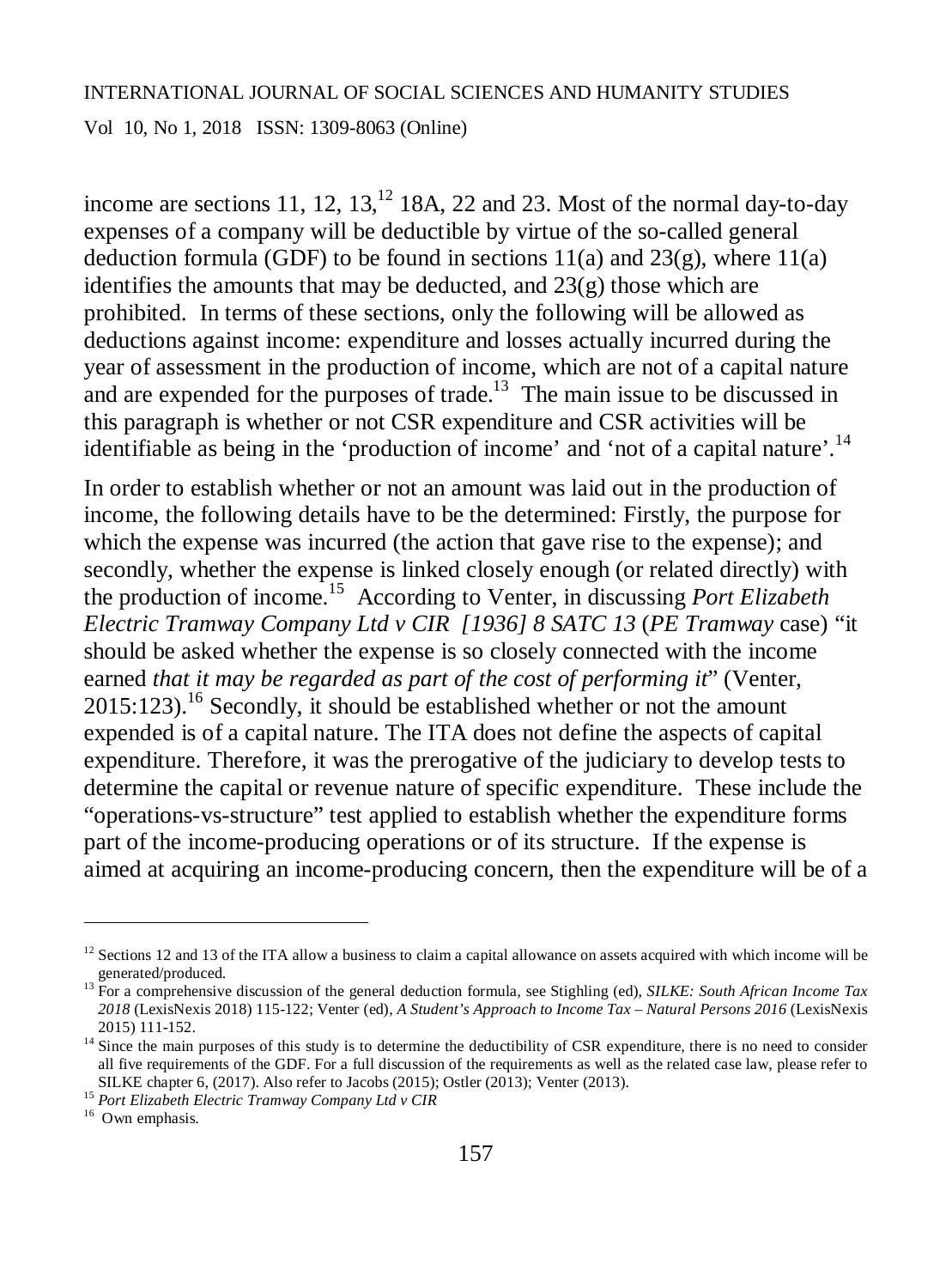Vol 10, No 1, 2018 ISSN: 1309-8063 (Online)

 $\overline{a}$ 

capital nature.<sup>17</sup> (It is important at this stage to take note of the fact that most research and development costs (R&D costs) will fall into this category.) In *CIR v Pick 'n Pay Wholesalers (Pty) Ltd 1987 (3) SA 453 (A) 455* (*Pick 'n Pay* case) the court stated that: "Money spent as part of a long-term and ongoing business strategy to build up and maintain a particular image in order to create or sustain an income-producing concern must be classified as expenditure of a capital nature as envisaged by  $s11(a)$ ."

The Pick 'n Pay case is of particular importance in the context of this research. The case focuses on the question whether a donation made to the Urban Foundation, an organisation focussing on social needs (especially the improvement of housing) qualifies as a deduction in terms of section 11(a) and the then section  $23(g)$ .<sup>18</sup> The donation was made "to 'promote the image' of the respondent as a socially responsible company and to secure publicity for itself in order to protect such image" (*Pick 'n Pay* case, 1987: 455B). The action was undertaken with a business objective in mind and resulted in a business advantage – the production of income. The court concluded that "the expenditure was aimed at neither establishing nor extending the business" (Pick 'n Pay Case, 1987: 459H) and thus was deemed to be not of a capital nature.

Another SA court case pertaining to CSR expenditure is *Warner Lambert SA (Pty)*  Ltd v C, SARS 2003 (5) SA 344 (SCA).<sup>19</sup> The Court had to rule on the question whether or not CSR expenditure, in terms of foreign legislation, but incurred in SA, qualified as a deduction in terms of the GDF. The court concluded that

<sup>17</sup> In *BP Southern Africa v CSARS [2000] 69 SATC 79* para 7, the test was explained as follow: "The purpose of expenditure is important and often decisive in assessing whether it is of a capital or revenue nature. Expenditure incurred for purposes of acquiring a capital asset of the business is capital expenditure whereas expenditure which is part of the cost incidental to the performance of the income-producing operations as distinct from the equipment of the incomeproducing machinery is revenue in nature". The question according to the court (para 15) is whether the expenditure in issue created or preserved any capital asset in the hands of the taxpayer. In the same paragraph the court concluded "[w]here no new asset for the enduring benefit of the taxpayer ... has been created, any questioned expenditure naturally tends to assume more of a revenue character."

<sup>&</sup>lt;sup>18</sup> At the time of this judgment it was a required that expenditure would be deductible only if "wholly or exclusively laid out or expended for the purposes of trade". This is not the current position, where expenses with a dual purpose are not summarily disqualified.

<sup>&</sup>lt;sup>19</sup> For further discussion of this case, and SARS's view, refer to Binding Class Ruling: BCR002.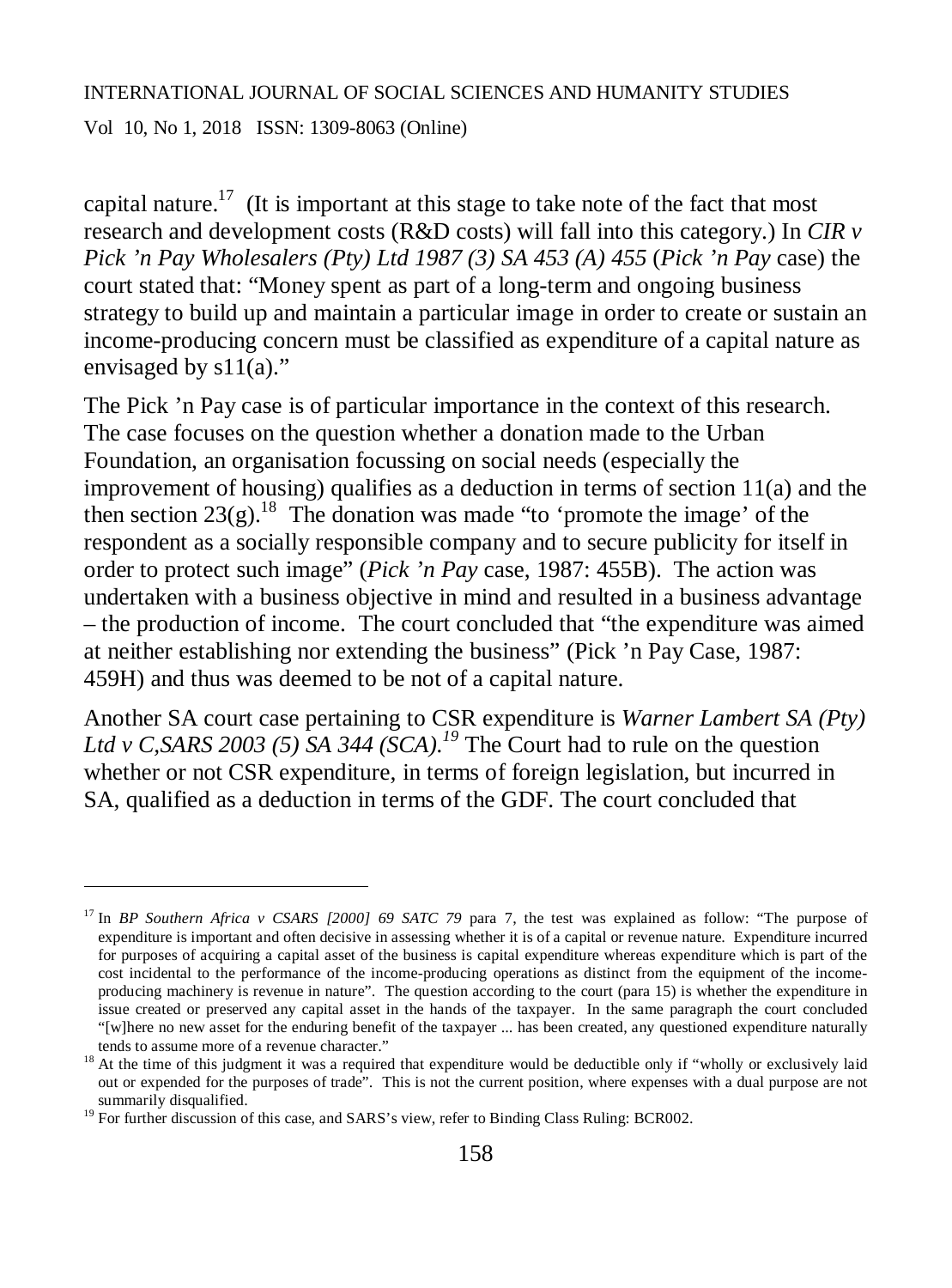Vol 10, No 1, 2018 ISSN: 1309-8063 (Online)

 $\overline{a}$ 

because the company would be in contravention of foreign  $law<sup>20</sup>$  and because it had been laid out in performing the taxpayer's income-producing operation, it had met the requirements of the GDF, and would be deductible against taxable income.

### **2.2.1.2 CSR Contributions through donations to PBOs**

This section will examine whether including donations to PBOs as part of the company's tax strategies provides any notable tax benefits with reference to its CSR expenditure.

Section 18A of the ITA regulates the deduction of donations<sup>21</sup> made to  $PBOs<sup>22</sup>$ . Sub-section (1) of section 18A provides for the deduction of amounts already paid which, in the absence of this section, would have been specifically prohibited in terms of section 23.<sup>23</sup> Should the requirements set out in section  $18A(1)$  be met, the taxpayer (excluding a portfolio of a collective investment scheme) may deduct up to a maximum of 10 per cent of its calculated taxable income before allowing any deduction under the mentioned section. $24$ 

<sup>&</sup>lt;sup>20</sup> Under the USA "Comprehensive Anti-Apartheid Act" the USA parent companies were obliged to ensure that their SA subsidiaries complied with the Act. Failure to comply would result in fines in the USA and even the possibility of imprisonment for directors. The expenditure related to equal pay, the development of training programmes, or improving the quality of employees' lives outside the work environment

<sup>&</sup>lt;sup>21</sup> Section 55(1) of the ITA defines a donation as a gratuitous disposal of property, where property includes any right in or to moveable or immovable, corporeal or incorporeal property. It should be noted that for the purposes of this article, the focus will be limited to a monetary donation. These donations should be motivated by "pure liberality" or "disinterested benevolence" (Stighling (ed) (2012:822).

<sup>&</sup>lt;sup>22</sup> PBOs are defined in section 30 of the ITA. An in-depth discussion of this definition, is unfortunately not possible because of limitations of length. For a detailed discussion, refer to Section 30 of the ITA, which is to be found at <http://www.usig.org/countryinfo/laws/South%20Africa/South%20Africa%20Income%20Tax%20Act%2030.pdf.;> Stiglingh (ed), (2018) Chapter 5, Hefer (2013). It should further be noted that a deduction in terms of section 18A of the

ITA will be allowed only if the company is in possession of a receipt that meets certain requirements.

<sup>&</sup>lt;sup>23</sup> It should be noted that any donations made to any PBO which conducts public-benefit activities relating to religion, belief or philosophy; culture; research and consumer rights; and sport will not be regarded as a qualifying payment under section 18A.

 $24$  If a donation exceeds the 10% ceiling; the excess amount can be carried over as a deductible donation in the following year of assessment (s18A(1)(B) of the ITA).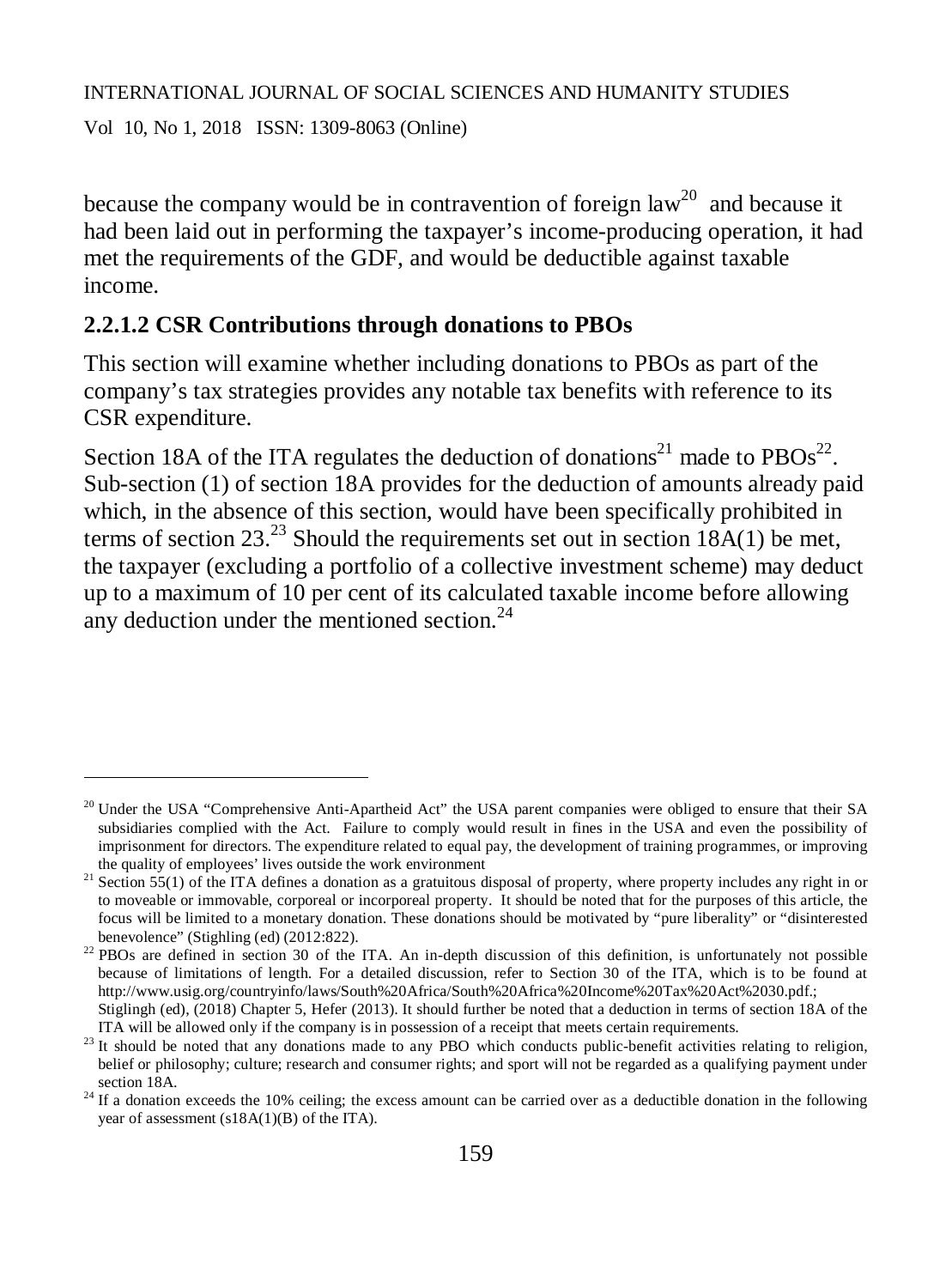Vol 10, No 1, 2018 ISSN: 1309-8063 (Online)

 $\overline{a}$ 

It would therefore appear that a business can make a 'strategic contribution' to a PBO where the donor receives a 'spin-off' (or an indirect benefit) from the donation.<sup>25</sup>

So it can be concluded that unless the CSR expenses relate to donations to PBOs, or directly to the income earning operations of his business, or were incurred to adhere to specific other legislation, a company will not be allowed a deduction against its taxable income for such expenses.

# **3. METHODOLOGY AND BACKGROUND OF THE STUDY**

This study is qualitative in nature and utilised document analysis as a systematic method to find, evaluate and review all literature (Bowen, 2009). The literature was first sourced by making use of the two search engines EbscoHost and Google Scholar. 'Corporate social responsibility', 'Tax deduction for corporate social responsibility' and 'CSR' were some of the search terms used. The following documents were sourced: legislation, government publications and rulings, academic journal articles, reports and other internet sources. Document analysis was used to develop an understanding of the data gathered from this literature relevant to the research question.

The study also utilised thematic and content analysis as a method to further analyse the date and identify and report on certain themes or patterns within the data (Braun and Clarke, 2016).

All of the above was done with the question of the deductibility of CSR expenditure for tax purposes in mind.

When doing the thematic and content analysis, it was found that the tax incentive schemes and tax deductions allowed differs vastly among different countries. It was decided to rather investigate and analyse the data relating to the BRICS

<sup>&</sup>lt;sup>25</sup> In the *Pick 'n Pay* case, the spin-off, which the company received in return for its donation to the Urban Foundation was indirect marketing which promoted the brand as a socially responsible company.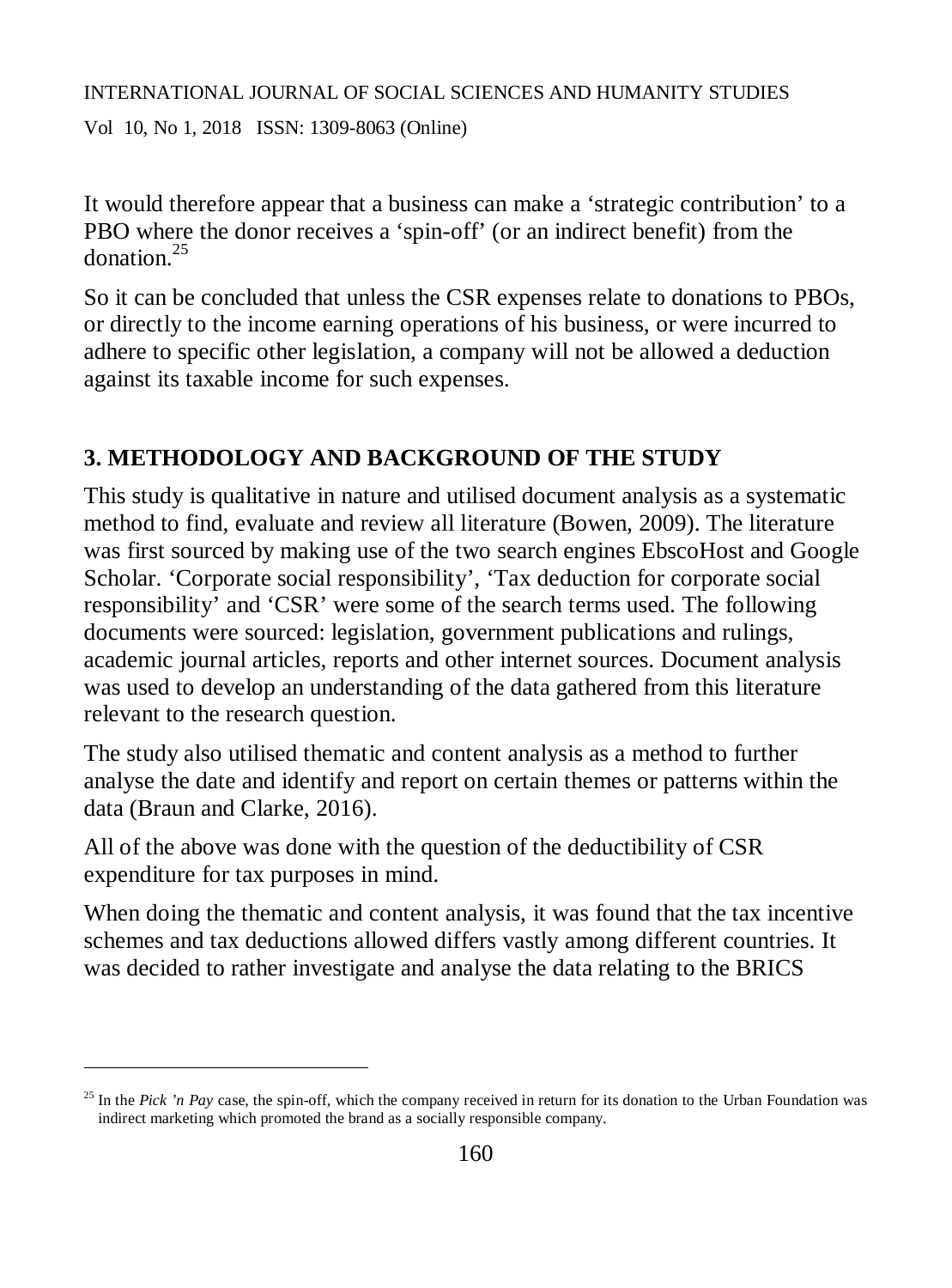Vol 10, No 1, 2018 ISSN: 1309-8063 (Online)

countries<sup>26</sup>, of which SA is one. The findings of the document analysis are discussed accordingly.

# **4. FINDINGS AND RESULTS**

In this paragraph the deductibility of CRS expenditure for income tax purposes in other countries will be considered. Legislation relating to the R&D tax incentives as well as the ETI found in SA and other related tax incentives will be considered. The last two questions, as stated in paragraph 1, will therefore be considered. The aim is to determine whether or not similar legislation can be drafted to enable businesses to get a tax benefit for CSR expenditure incurred.

# **4.1 Deductibility of CSR against taxable income**

Scholarly literature on the deductibility of CSR expenditure for income tax purposes in other countries is extremely limited.

Of all the literature studied relating to the BRICS countries, it was found that only India, which is a developing country like SA, specifically mentions CSR in its companies act as well as in its income tax act. The following table breaks down and summarises the relevant legislation:

<sup>26</sup> Brics countries: Brazil, Russia, India, China and South Africa.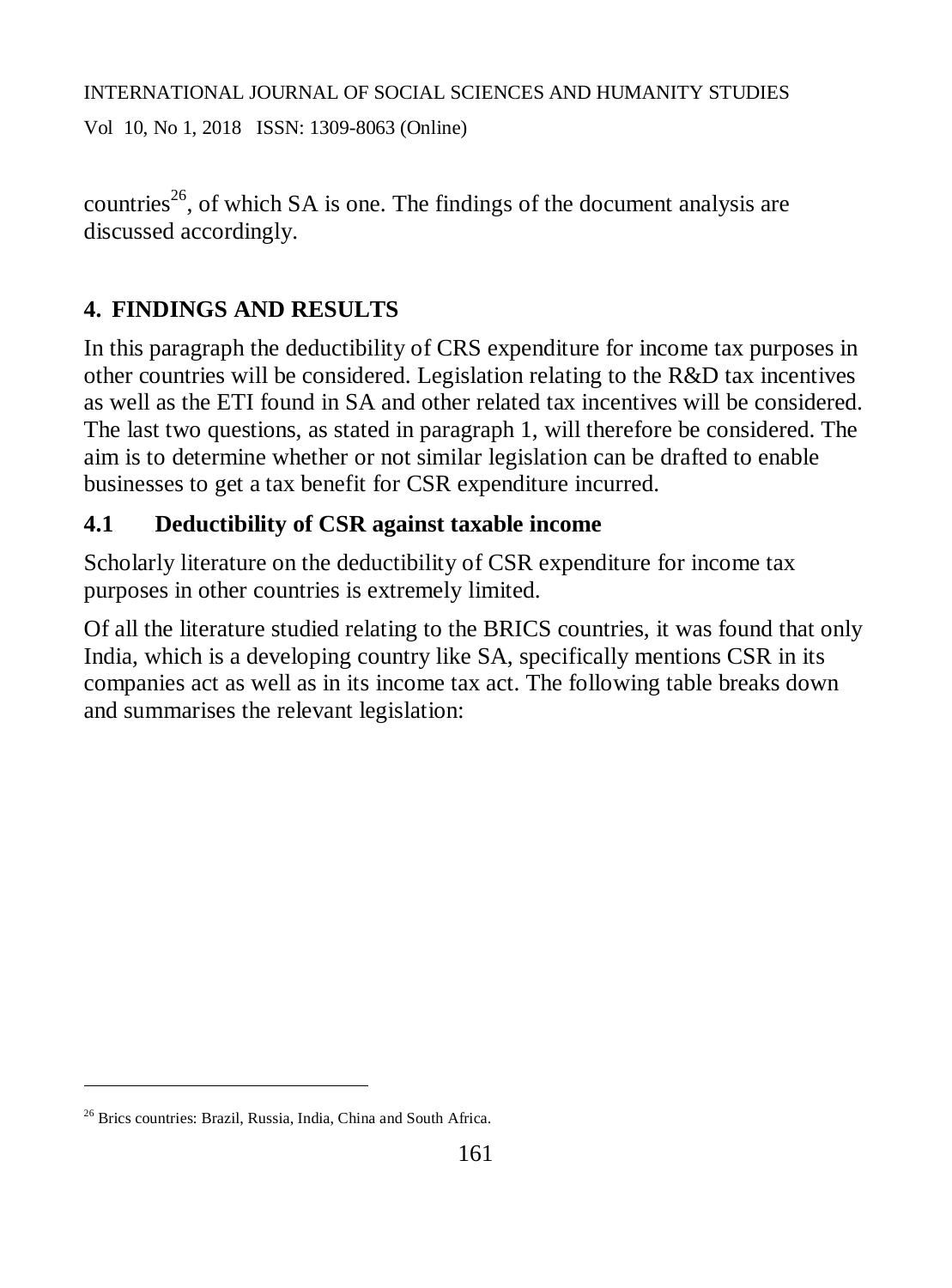Vol 10, No 1, 2018 ISSN: 1309-8063 (Online)

| <b>Act and Section:</b>                       | <b>CSR</b> expenses and deductions:                                                                                                                                                                                                                                                                             |
|-----------------------------------------------|-----------------------------------------------------------------------------------------------------------------------------------------------------------------------------------------------------------------------------------------------------------------------------------------------------------------|
| Companies Act 18 of 2013, section<br>135(5)   | Indian companies are obliged to spend at least two per<br>cent of their profit towards CSR.                                                                                                                                                                                                                     |
| Income-tax Act 1961 (India) (IITA)            | The ITTA allows for a 100% deduction for<br>environment and pollution control equipment installed<br>in the same year the expenditure was incurred, due to<br>the company's compliance with the various pollution<br>control and environmental Acts (Verma and Kumar,<br>2014).                                 |
| S 80G(2) of the IITA                          | Regulates tax deductions for donations of money<br>amounts to certain funds and charitable institutions<br>(refer to Explanation 5).                                                                                                                                                                            |
| $S \ 80G(1)(2)$                               | If an amount was donated to any of the listed 'entities',<br>100% of such sum, plus fifty per cent of the balance of<br>such aggregate sums donated, will be deductible from<br>the taxpayer's total income:                                                                                                    |
| sub-section $(2)(a)(iii)$                     | Prime Minister's Drought Relief Fund                                                                                                                                                                                                                                                                            |
| sub-section $(2)(a)(iiia)$                    | Prime Minister's National Relief Fund                                                                                                                                                                                                                                                                           |
| sub-sections $(2)(a)(i)$ iiaa) to<br>(iiih f) | Other similar funds set up by the State Government,<br>and children's funds.                                                                                                                                                                                                                                    |
| sub-section $(2)(a)(iiihg)$                   | The National Sports Fund                                                                                                                                                                                                                                                                                        |
| sub-section $(2)(a)(iiihh)$                   | The National Cultural Fund                                                                                                                                                                                                                                                                                      |
| sub-section $(2)(a)(iiihi)$                   | The Fund for Technology Development and<br>Application                                                                                                                                                                                                                                                          |
| sub-section $(2)(a)(iiihl)$                   | Where the taxpayer (the assessee) contributed towards<br>the Clean Ganga Fund, the Government does not<br>regard the contribution as part of the company's two<br>per cent CSR as prescribed under section 135(5) of the<br>Companies Act (as referred to above), and therefore a<br>deduction will be allowed. |
| $\overline{S}$ 13 of the IITA                 | The section under 'Explanation 2' makes it very clear<br>that any expenditure relating to CSR activities<br>expended in terms of section 135 of the Companies<br>Act (2013) will not be allowed as a deduction, because<br>it is deemed not to be incurred by the taxpayer for<br>business purposes             |

# **Table 1: Legislation of India**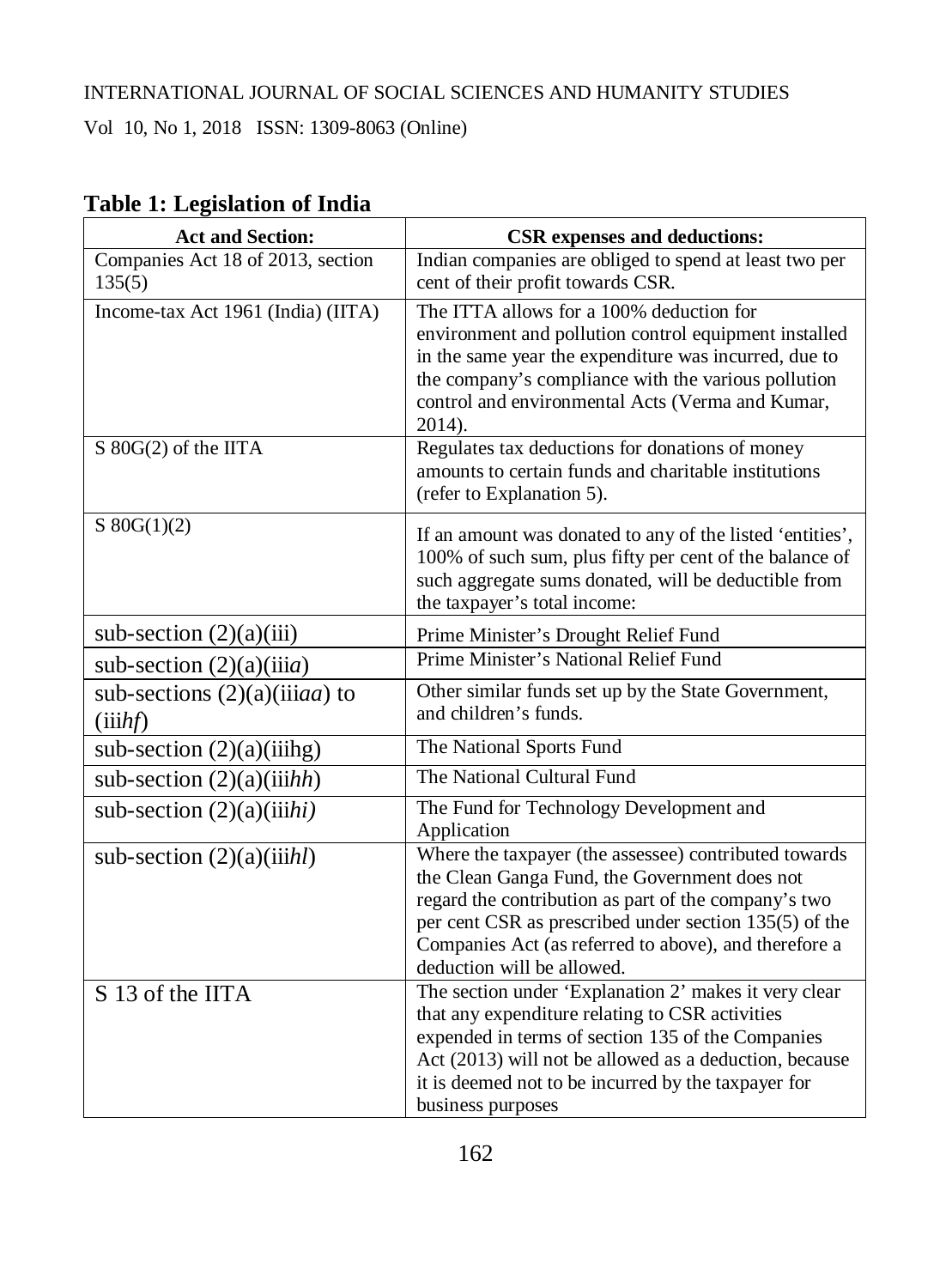Vol 10, No 1, 2018 ISSN: 1309-8063 (Online)

[Resources: (India) Companies Act 18 of 2013; Income-tax Act 1961]

Notes:

- 1) Section 13 of the IITA is very similar to section 11(a) of SA's ITA.
- 2) Many of the funds and related donations stipulated under S80G above could qualify as CSR expenditure.

# **4.2 Tax incentives – other countries**

According to Buss (2001) tax incentive schemes should be considered by governments to encourage public accountability, and per implication CSR activities. The World Bank stresses that tax incentives which tend to lower the cost of investment would often be preferred over profit-based tax incentives (OECD, 2015).

In the table below it should be noted that cost-based incentives link more closely with CSR expenditure.

The difference between profit-based and cost-based incentives can be summarised as follows:

| <b>Type of Incentive:</b> | Definition:                                                                                                                                                                                                                                                                                                                                                           |
|---------------------------|-----------------------------------------------------------------------------------------------------------------------------------------------------------------------------------------------------------------------------------------------------------------------------------------------------------------------------------------------------------------------|
| Cost-based                | "Specific allowances linked to investment expenses, such as<br>accelerated depreciation schemes and special tax deductions and<br>credits. They are targeted at lowering the cost of capital and so make a<br>greater number of investment projects more profitable at the margin –<br>that is, may generate investments that would not otherwise have been<br>made." |
| Profit-based              | Incentives which "generally reduce the tax rate applicable to taxable<br>income; examples include tax holidays, preferential tax rates or<br>income exemptions. One effect is thus to forego government revenue<br>in order to make even more profitable investment projects that would<br>be profitable, and hence undertaken, even without the incentive."          |

### **Table 2: types of incentives (definitions)**

[Resource: OECD, 2015:20)]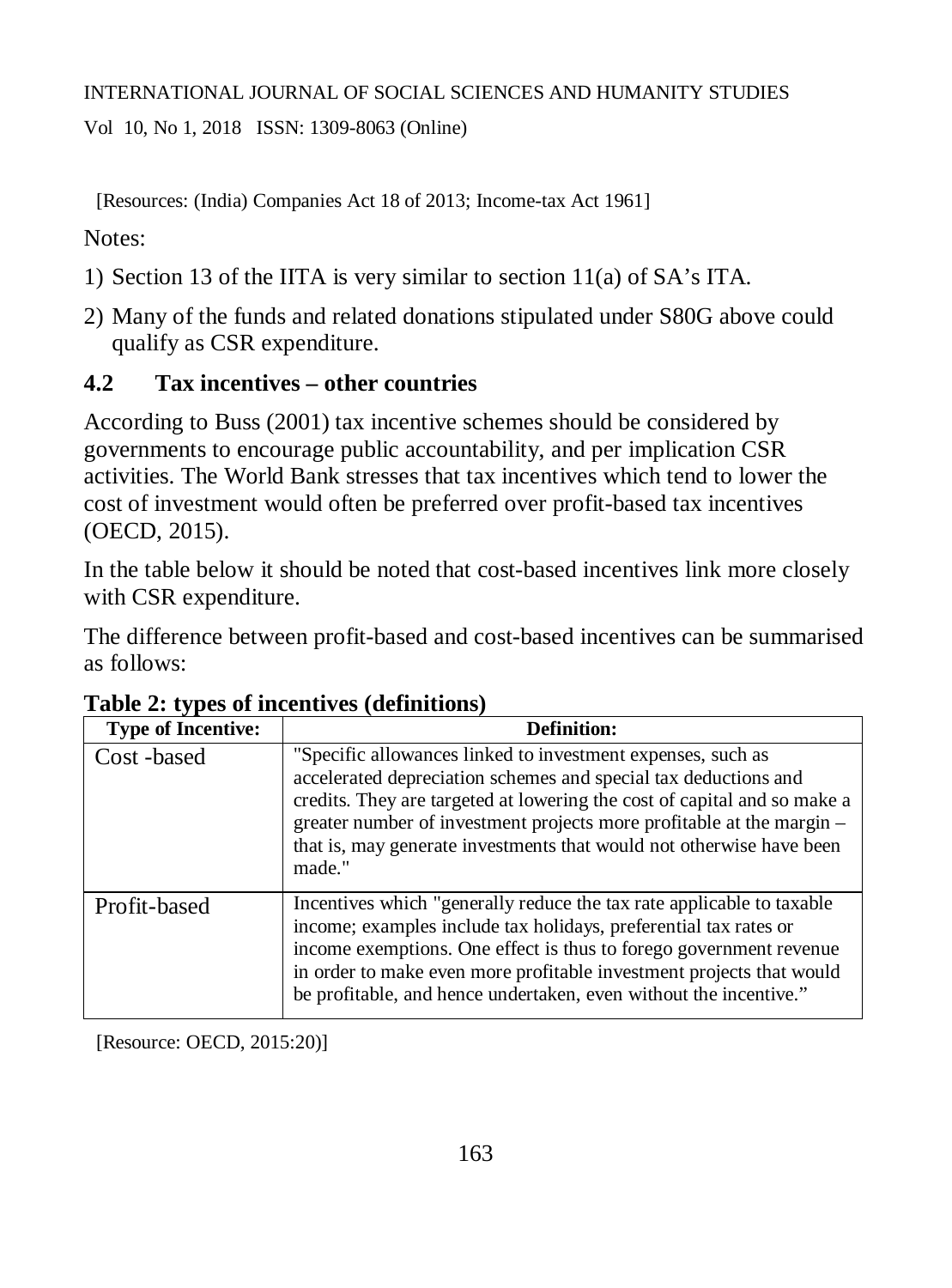Vol 10, No 1, 2018 ISSN: 1309-8063 (Online)

# **4.2.1 R&D tax incentives**

In the process of identifying related articles, it was found that far more articles have been written on R&D tax incentives than on CSR tax incentives. The following table summarise the legislation relating to  $R\&D^{27}$  tax deductions and incentives for each of the BRICS-countries.

**Table 3: R&D tax incentives and allowances (foreign countries)**

| <b>Brazil</b> | A deduction from taxable income.                                      |                     |
|---------------|-----------------------------------------------------------------------|---------------------|
|               | The super deduction volume-based rate varies between 60% (base)       | Pages <sup>28</sup> |
|               | and 100%. If the entity increases the number of researchers           | 31 and              |
|               | exclusively dedicated to research projects by up to 5% in a given     | 32                  |
|               | year, the super deduction rate increases to 70%; and if the           |                     |
|               | headcount increases more than 5% in a given year, the super           |                     |
|               | deduction rate increases to 80% of the qualified expenses.            |                     |
|               | Employees who relocated internally to work exclusively in             |                     |
|               | research projects may also be considered in the increase of the       |                     |
|               | number of researchers. An extra 20% deduction is allowed for the      |                     |
|               | qualifying costs incurred in developing a patent or cultivar, but the |                     |
|               | super deduction is allowed only when a patent/cultivar is             |                     |
|               | registered.                                                           |                     |
|               |                                                                       |                     |
| Russia        | Volume-based rate:                                                    | Pages               |
|               | 100% (full VAT exemption, since 2003 applicable at a rate of          | 173-181             |
|               | 18%) or 44% (reduction of VAT rate from 18% to 10%)                   |                     |
|               | depending on the activity and type of good; partial to full           |                     |
|               | exemption of property tax                                             |                     |
|               | The R&D tax credit is not taxable.                                    |                     |
| China         | Volume-based rate applicable:                                         | Pages               |
|               | 50% allowance for large business. 75% allowance for                   | 50-56               |
|               | small/medium enterprises (SMEs). 100% allowance with regards          |                     |
|               |                                                                       |                     |
|               | to R&D capital investments. R&D allowances are not taxable.           |                     |
|               | Also available for sub-contractors, but a ceiling of 80% applicable   |                     |

[Resource: R&D Tax incentives – Compendium (OECD) (2017)]

<sup>&</sup>lt;sup>27</sup> For a detailed definition of R&D in relation to tax, refer to section 11D(1) of the ITA.

<sup>&</sup>lt;sup>28</sup> All pages in this table refer to the pages in the document R&D Tax incentives – Compendium (OECD, 2017).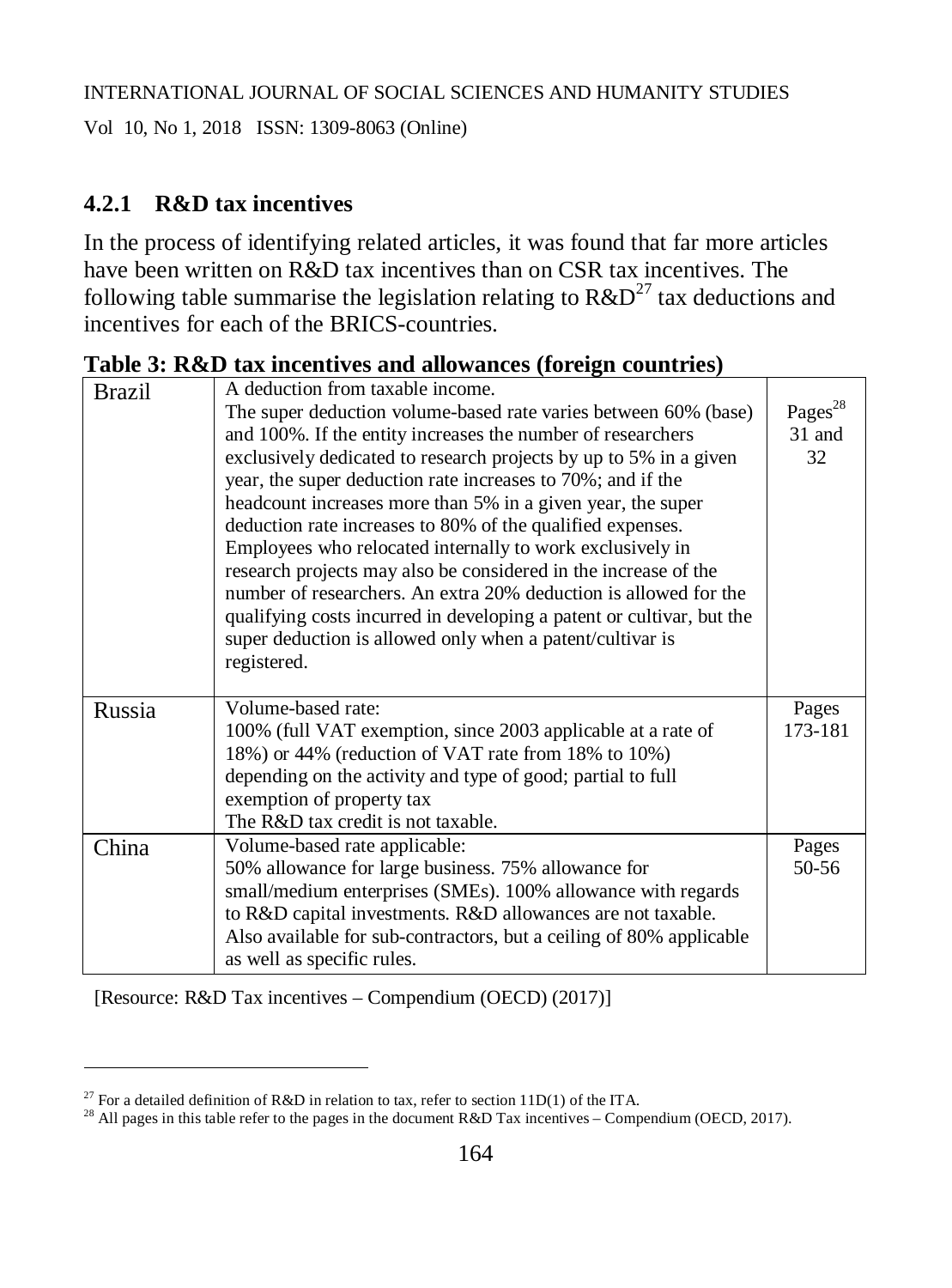Vol 10, No 1, 2018 ISSN: 1309-8063 (Online)

## **Table 4: R&D tax incentives and allowances (India)**

| India | India started to phase out R&D tax incentives as from March 2017. Currently a    |
|-------|----------------------------------------------------------------------------------|
|       | weighted tax deduction applies and the active tax benefit is Rs. 17 (at the rate |
|       | of 150% weighted tax deduction) on R&D expenditure of Rs. 100.                   |

[Resource: DSIR (Date unknown); EY, (2014)]

With regards to SA, the following tax allowances are available to companies conducting R&D activities:

### **Table 5: R&D tax allowances (SA)**

| $S$ 11D of     | From taxable income a company may deduct an amount to the total of the cost |
|----------------|-----------------------------------------------------------------------------|
| the $ITA^{29}$ | multiplied by the applicable percentage:                                    |
|                | a) Plant and Machinery: of Cost, 50% in year 1; 30% in year 2; and 20% in   |
|                | year 3.                                                                     |
|                | b) Buildings, 5% per financial year.                                        |
|                | c) Other related R&D costs, up to 150% of cost.                             |
|                | d) It should be noted that government grants received will be taxable.      |
|                |                                                                             |

[Resource: South Africa ITA]

Note: From the above it is clear that there are huge differences between the type of allowances, method of calculation and percentage of deductions available among the different countries. Some of the stipulations of India and SA correspond.

# **4.2.2 ETI as a tax incentive**

 $\overline{a}$ 

The high unemployment rate, sustainable economic growth and job creation are still, after 24 years of democracy, great concerns for the SA government (Budget, 2018; Lewis, 2001). In an effort to address unemployment, especially with regards to unskilled unemployed youth, and to encourage job creation, Government enacted the ETI Act on 17 December 2013 (Ranchhod and Finn, 2014).<sup>30</sup> The ETI allows qualifying employers to deduct from their employees' taxes due (in terms of the Fourth Schedule to the ITA) a portion of the salary/wage paid to the

<sup>&</sup>lt;sup>29</sup> For further reference refer to SILKE (2018) (chapter 13, pp.384-389), OECD (2017:192-195).

<sup>&</sup>lt;sup>30</sup> The policy was originally intended to be in place for only three years, but is currently still in effect.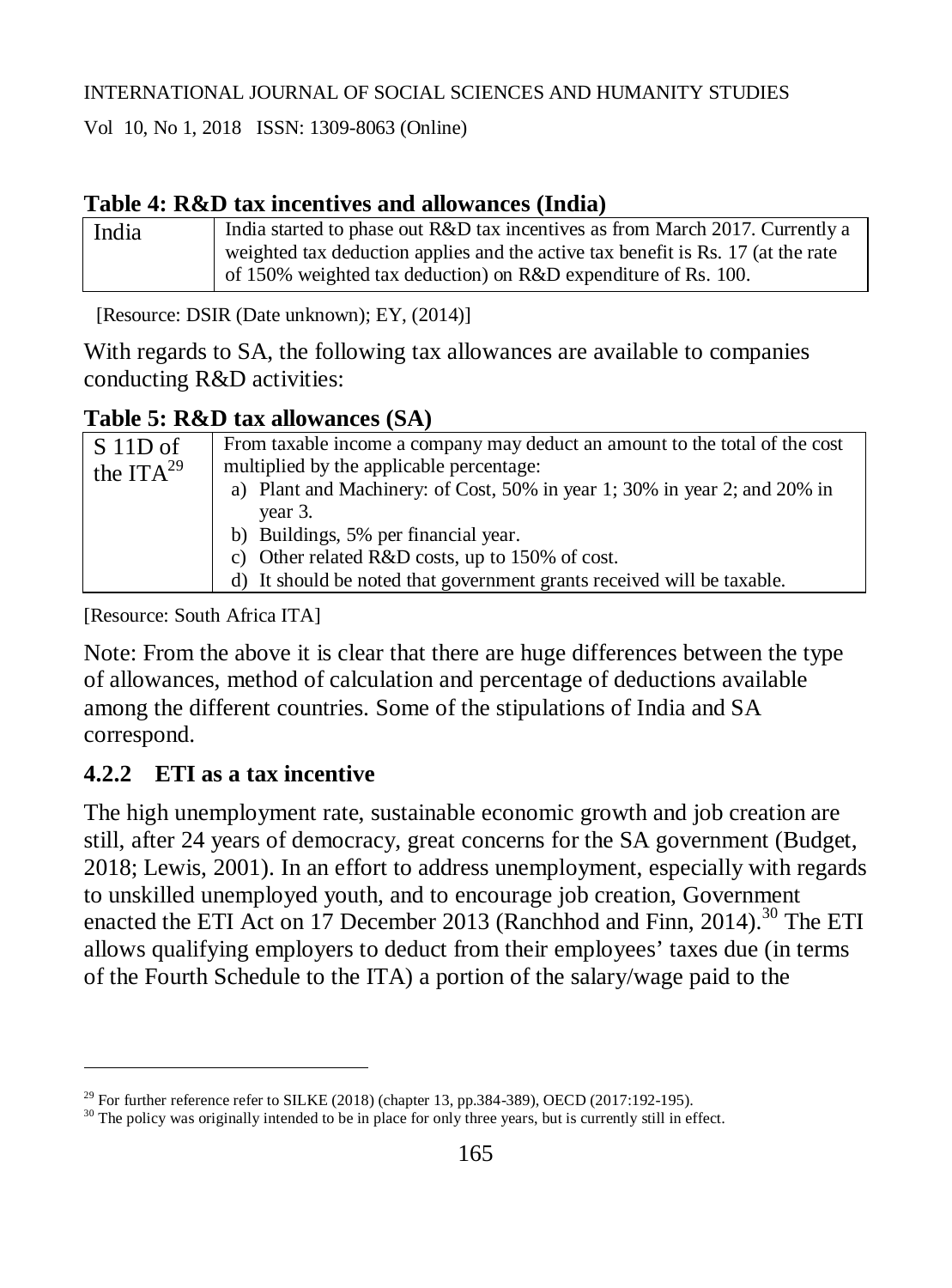Vol 10, No 1, 2018 ISSN: 1309-8063 (Online)

qualifying employee (section 10 of the ETI Act).<sup>31</sup> Section 7 of the ETI Act stipulates and provides the rules to determine the amount to be allowed as a deduction.

| <b>Section 7</b> | <b>Provisions:</b>                                                             |
|------------------|--------------------------------------------------------------------------------|
| sub-section:     |                                                                                |
| 7(1)             | The incentive should be calculated for each qualifying employee separately.    |
| 7(2)             | The incentive period is divided between the first 12 months of employment and  |
|                  | thereafter the second 12 months from the date of employment.                   |
| $7(2)(a)$ to     | The incentive is calculated on the monthly remuneration of the employee. The   |
| 7(2)(d)          | lower the employee's remuneration the higher the deduction. For example,       |
|                  | if the remuneration is R2 000 or less per month, the allowance will be 50%     |
|                  | thereof. For an amount between R2 000 and R4 000, a deduction of R1 000 is     |
|                  | allowed. Between R4 000 and R6 000 it is less than R1 000 and will be          |
|                  | determined by a formula. Over R6 000 there is no deduction.                    |
| 7(3)             | For the second 12-month period, the incentives described above will be halved. |

**Table 6: Provisions of section 7 of the ETI**

[Resource: South Africa ETI Act]

 $\overline{a}$ 

# **5. INTERPRETATION AND FINDINGS**

The ETI Act became operational as from 1 January 2014, and has therefore been in use now for a mere four years. Unfortunately, most of the data collected on the success (or lack of success) of this act was for the first 14 months. For the first six months after implementation Ranchhod and Finn (2014) could find no evidence that the ETI had in fact generated a substantial number of new job opportunities for the unemployed youth. In 2016 Ebrahim, Leibbrandt and Ranchhod (2017) again conducted a study for the period of 14 months since the implementation of the ETI Act. They concluded that very few new jobs had been created, and that the "deadweight loss appears to be very high" (2017:19). The positive was that it

 $31$  This is done by claiming back this ETI credit on the IRP501 employees' tax reconciliation done every six months. SARS will then refund the employer by using the EFT method.

[http://www.sars.gov.za/TaxTypes/PAYE/ETI/Pages/Employment-Incentive-Tax-\(ETI\)-Refund-Process.aspx](http://www.sars.gov.za/TaxTypes/PAYE/ETI/Pages/Employment-Incentive-Tax-(ETI)-Refund-Process.aspx) [Assessed 02/07/2018].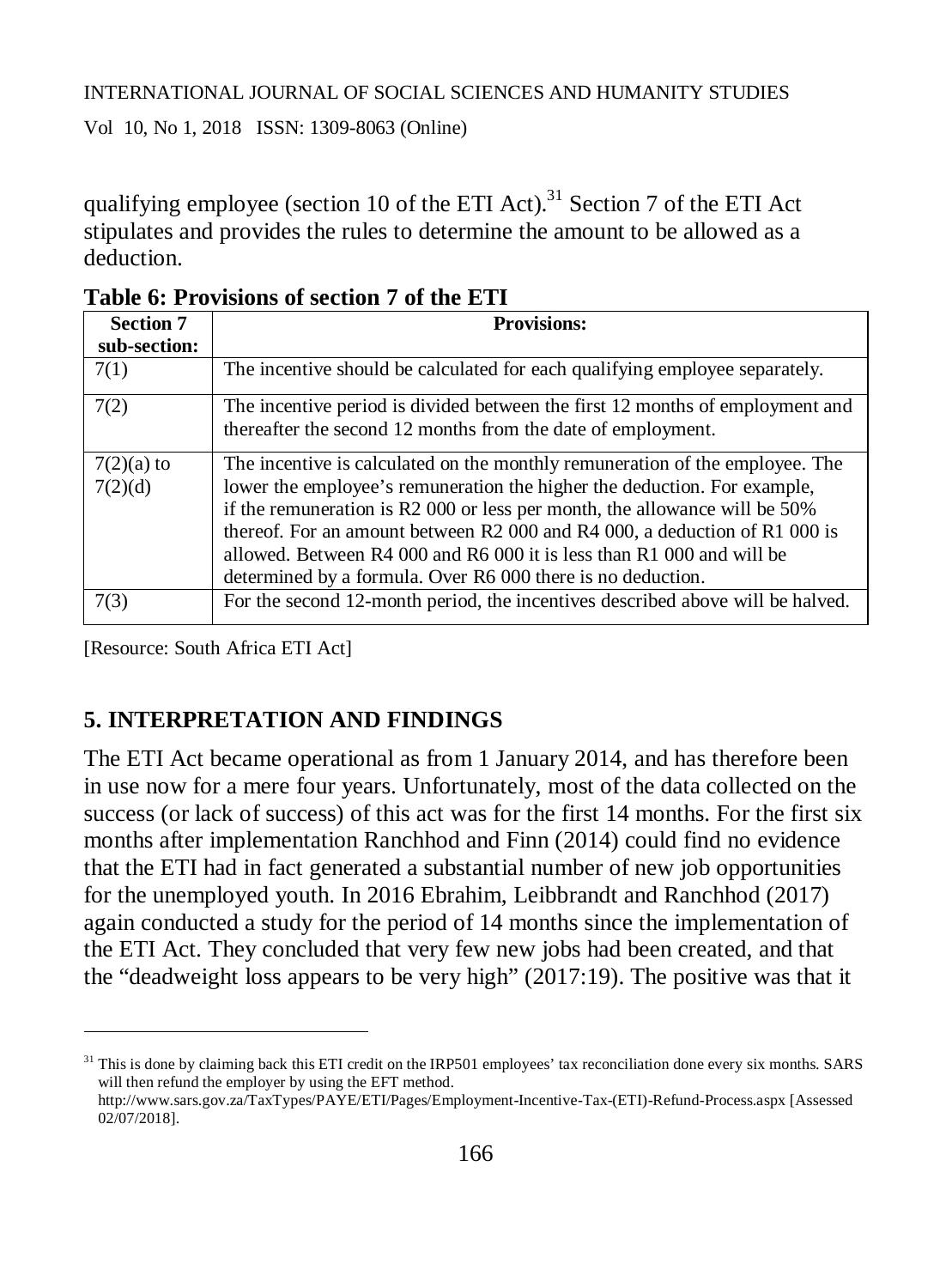Vol 10, No 1, 2018 ISSN: 1309-8063 (Online)

was confirmed that companies employing up to 200 workers had in fact employed more workers, both youth and non-youth. In August 2016 Treasury (ETI Report, 2016) reported on the same 14-month period ending with the 2014/2015 tax years. The firms which participated in the scheme represented 15% of the "firms in the tax database with eligible employees" (2016:2). The estimate in 2011 was that at least 178 000 new job opportunities would have been created. It was found that 645 973 individuals' employment was supported by ETI. This represented more or less 17% of youth employment (ages 18 to 29).

If employment incentive schemes are considered in general, it was determined that these schemes would be more successful if they were implemented as part of a more comprehensive programme that included a facet of training (Ranchhod and Finn, 2014). On this point it should be noted that the ETI Act makes no provision for the training of employees. In 2016 Visser (SAIT, 2016) referred to a study done by Singizi Consulting which indicated that although no training was linked to the qualifying requirements of the employer, the youth employed did acquire the necessary skills in the first year, and that the firms continued to employ these youngsters in the second year despite the fact that the incentives halved after the first 12 months.

Roux (2015), which investigated employment incentive schemes all over the world, concluded that it seems that such incentives do create some employment opportunities, but unfortunately also had to conclude that it seems that it will be unlikely that "the large number of employment opportunities needed to substantially reduce national unemployment levels" will be created (2015:49).

If one considers the data reported on R&D incentives, allowances and deductions, it is evident that the definition of R&D is very important and will dictate whether or not the company would be allowed an allowance. In comparison with the other BRICS countries, South Africa's R&D allowances are very generous, except with regard to buildings. The other countries in general allow a flat-rate allowance of the expenses incurred.

India, as was indicated above, is the only one of the BRICS countries that governs CSR in its Companies Act. Unfortunately, no data could be found to determine whether or not there has been an increase in CSR in India since this act came into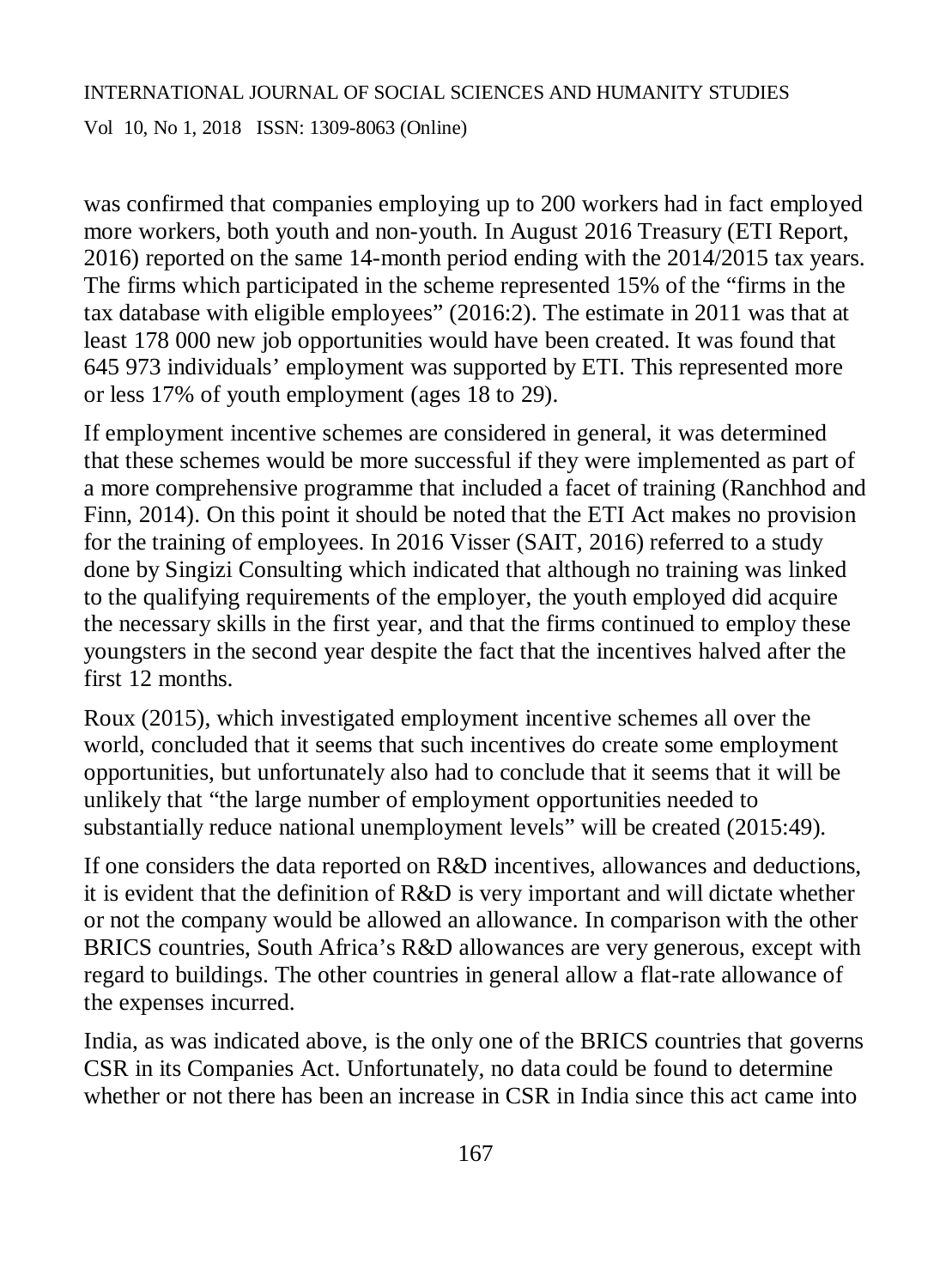Vol 10, No 1, 2018 ISSN: 1309-8063 (Online)

operation. Verma and Kumar (2014) conducted a study of the CSR expenditure of 30 Indian companies for a period of 12 years before the implementation of the Companies Act. It is notable that despite the above tax deductions available under the IITA. The average CSR expenditure by these companies was less than one per cent of profit. It is therefore understandable that the Indian government implemented the two per cent rule.

In conclusion, the World Bank found that there is still substantial scope for "low income countries" to "improve the effectiveness and efficiency of their investment tax incentives" (OECD, 2015:32).

# **6. RECOMMENDATIONS**

It is recommended that the SA Government should consider tax incentives and deductions similar to those discussed above. Government should also take note of the private sector's perception that the private sector can utilise resources much more efficient than the public sector, because of the drag of legislative policies, government bureaucracy and red-tape (Davis *et al*, 2016). It is not clear, however, whether or not a change in legislation allowing non trade-related CSR expenditure as a tax deduction would indeed increase CSR contributions by companies.

This study did not research examples of specific CSR activities engaged in by SAn companies and the relating cost thereof. It would be fruitful as a further study to explore this field of data, and to build a model to determine whether or not similar tax incentives (like tax allowances provided under sections 11D (R&D), 12 and 13 (capital allowances) of the ITA, found in the IITA and ETF) would encourage CSR and indeed save companies' tax.

This study also has not determined whether or not R&D incentives really contribute to the doing of more R&D.

### **REFERENCES**

Alavi, H., Habek, P. & Cierna, H. (2016). Corporate Social Responsibility and Self-regulation. *MM SCIENCE JOURNAL,* October 2016, 1121-1126.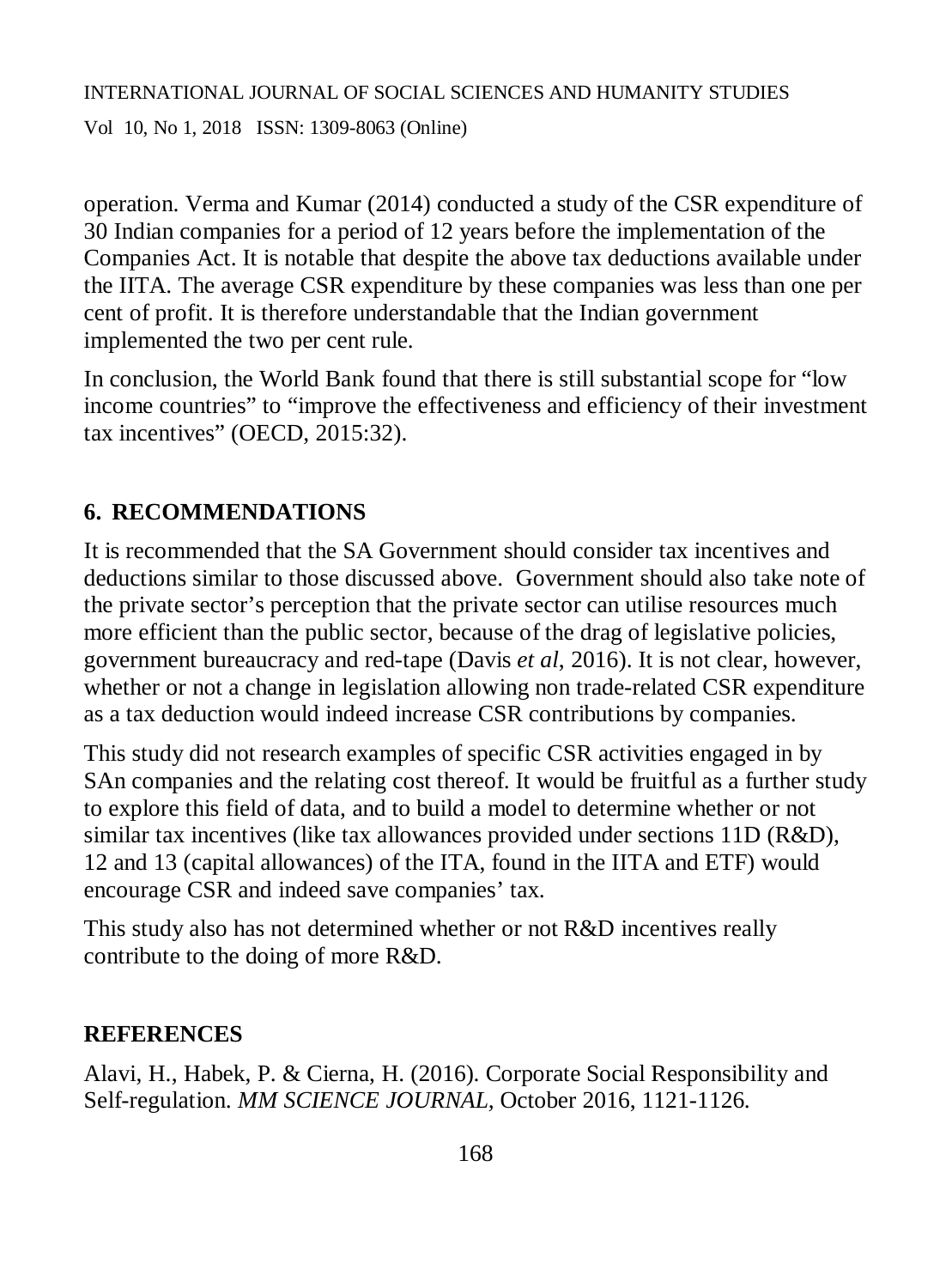Vol 10, No 1, 2018 ISSN: 1309-8063 (Online)

Batchelder, L.L., Goldberg (Jr.), F.T. & Orszag, P.R. (2006). Efficiency and Tax Incentives: The Case for Refundable Tax Credits. *NELLCO Legal Scholarship Repository*; *Working paper 10-15-2006.* New York University Law and Economic.

Blog.Locomote (09.12.2015). *Corporate Sustainability Efforts Keeps Rising – Are You Up to Speed?* [http://blog.locomote.com/corporate-sustainability-efforts](http://blog.locomote.com/corporate-sustainability-efforts-)keeps-rising-are-you-up-to-speed (referred to as Podbury, 2015) [Accessed 27/06/2018].

Blog.Locomote (29.02.2016). *Here Are Some CSR Cost That Every CFO Should Be Aware Of.* [http://blog.locomote.com/here-are-some-csr-costs-that-every-cfo](http://blog.locomote.com/here-are-some-csr-costs-that-every-cfo-)should-be-aware-of (referred to as Podbury, 2016) [Accessed 27/06/2018].

Bowen, G.A. (2009). Document Analysis as a Qualitative Research Method. *Qualitative Research Journal,* Vol. 9 No, 2, 27-40.

Bowen, H. (1953). Social responsibility of the businessman. New York, Harper and Row.

Braun, V. & Clarke, V. (2006). Using thematic analysis in psychology. *Qualitative Research in Psychology*, 3 (2), 77-101.

Buss, T.F. (2001). The Effect of State Tax Incentives on Economic Growth and Firm Location Decisions: An Overview of literature. *ECONOMIC DEVELOPMENT QUARTERLY,* Vol. 15 No. 1, February 2001, 90-105.

Carrol, A.B. (1999). Corporate Social Responsibility - Evolution of a Definitional Construct. *BUSINESS & SOCIETY*, September 1999, Vol. 38 No. 3, 268-295.

Davis, K. (1967). Understanding the social responsibility puzzle. *Business Horizons,* 45-50.

Davis *et al* (2016). Do Social Responsible Firms Pay More Taxes. *THE ACCOUNTING REVIEW,* Vol. 91 No. 1, 2016, 47-68.

Dentchev, N.A., Van Balen, M. & Haezendonck, E. (2015). On voluntarism and the role of governments in CSR: towards a contingency approach. *Business Ethics: A European Review,* October 2015, Vol. 24 No. 4, 378-397.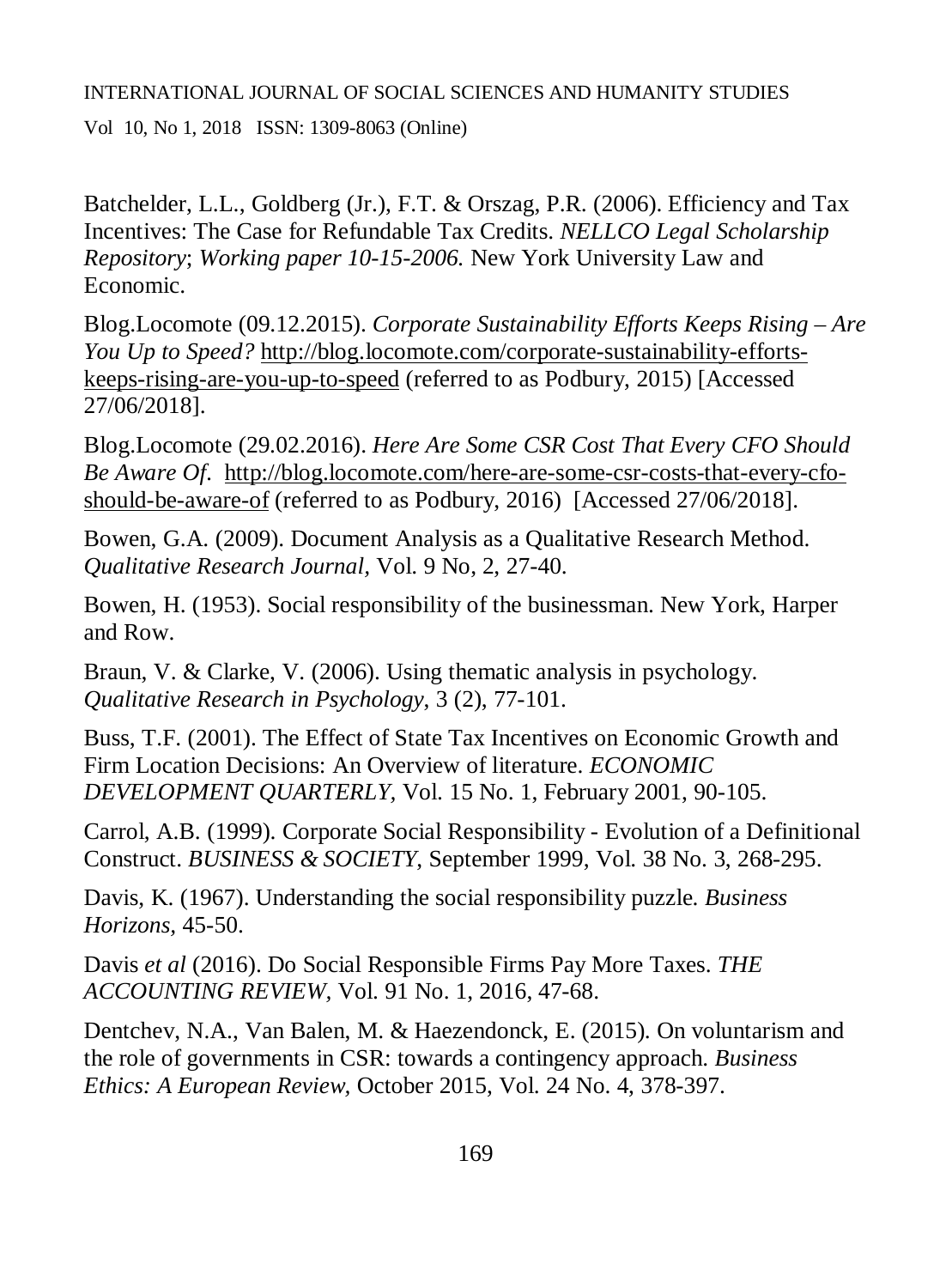Vol 10, No 1, 2018 ISSN: 1309-8063 (Online)

DSIR Consulting Services (Date unknown), A *Survey Report on R&D Tax Incentives in India.* <http://www.dsir.in/wp-content/uploads/2017/11/A-SURVEY->REPORT-OF-ON-RD-TAX-INCENTIVES-IN-INDIA.pdf [Assessed 20/06/2018].

Ebrahim, A., Leibbrandt, M., & Rancchod, V. (2017). The effects of the Employment Tax incentive on South African employment. *UNU-WIDER 2017,*  January 2017, Working Paper 2017/5.

Eijsbouts, J. (2017). Corporate Codes and Private Co-Regulatory Instruments in Corporate Governance and Responsibility and Their Enforcement. *Indiana Journal of Global Legal Studies,* Winter 2017, Vol.24#1, 181-205.

EY (2014), *Tax incentives in India.* [https://www.ey.com/Publication/vwLUAssets/EY-tax-incentives-in](https://www.ey.com/Publication/vwLUAssets/EY-tax-incentives-in-)india/\$FILE/EY-tax-incentives-in-india.pdf [Assessed 20/06/2018].

Frederick, W. (1960). The growing concern over business responsibility. *California Management Review,* 54 – 61.

Hall, B. & Van Reenen, J. (2000). How effective are fiscal incentives for R&D? A Review of the evidence. *Research Policy*, 29, 449-469.

Hefer (2013). *Public Benefit organisations and the Requirements of the Income Tax Act.* [http://www.onlinemoi.co.za/public-benefit-organisations-requirements](http://www.onlinemoi.co.za/public-benefit-organisations-requirements-)of-income-tax-act [Assessed 27/06/2018].

Institute for Directors (2002). *King Report on Corporate Governance for South Africa 2002.*

[http://library.ufs.ac.za/dl/userfiles/documents/Information\\_Resources/KingII%20](http://library.ufs.ac.za/dl/userfiles/documents/Information_Resources/KingII%20) Final%20doc.pdf (Referred to as King II) [Assessed 12/04/2018].

Institute for Directors (2009), King Report on Corporate Governance for South Africa 2009.

[https://cdn.ymaws.com/www.iodsa.co.za/resource/resmgr/king\\_iii/King\\_Report\\_o](https://cdn.ymaws.com/www.iodsa.co.za/resource/resmgr/king_iii/King_Report_o) n\_Governance\_fo.pdf (Referred to as King III) [Assessed 12/04/2018].

Jacobs, M. (2015). The tax deductibility of corporate social responsibility expenditure. Masters Dissertation. Potchefstroom: North West University.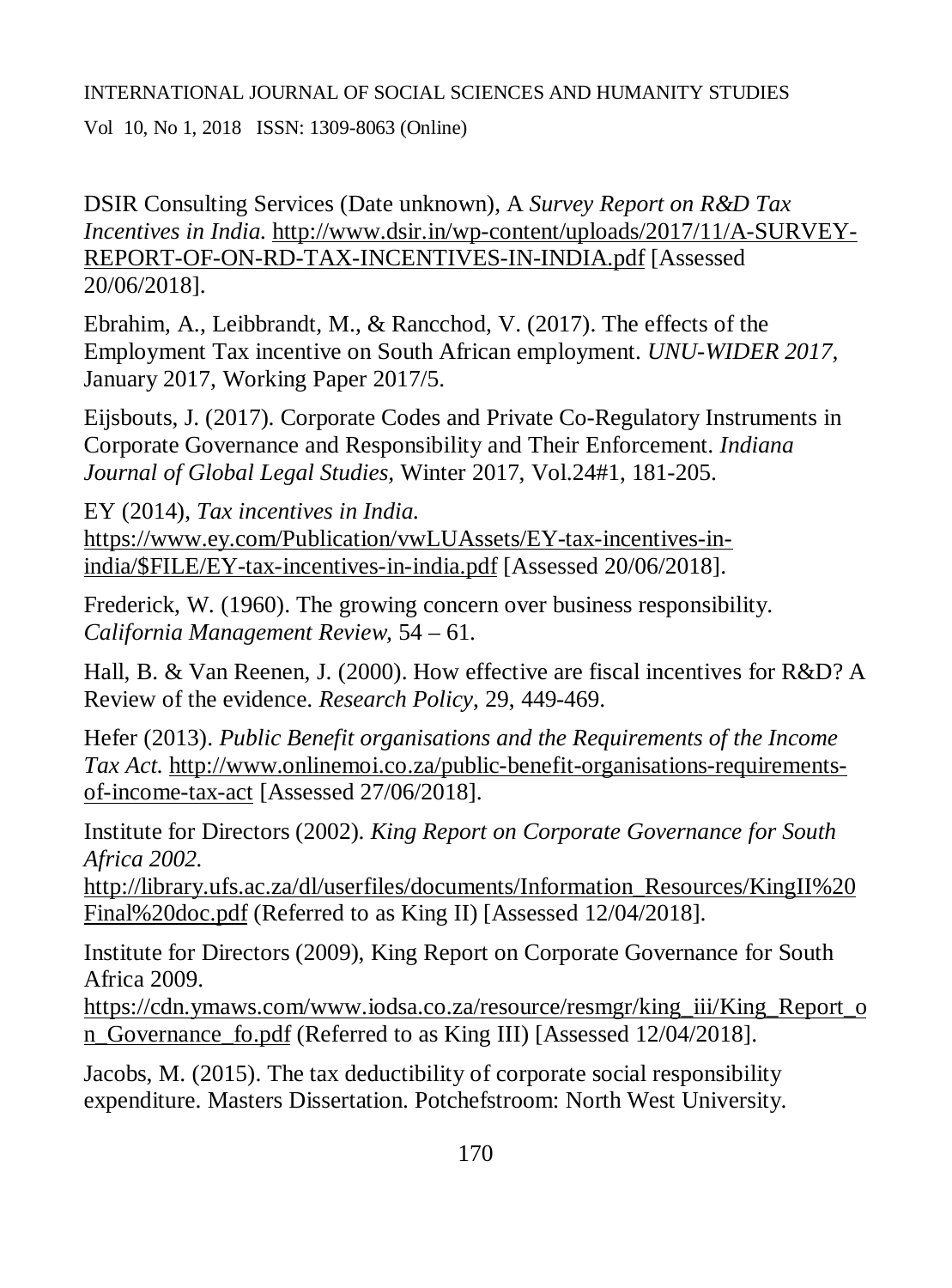Vol 10, No 1, 2018 ISSN: 1309-8063 (Online)

Jamali, D., Safieddine, A.M. & Rabbath, M. (2008). Corporate Governance and Corporate Social Responsibility Synergies and Interrelationships. *Corporate Governance: An International Review,* September 2008, Vol. 16 Issue 5, 443-459.

Kloppers, H. & Kloppers, E. (2018). Identifying Commonalities in CSR Definitions: Some Perspectives. In *Sustainability and Social Responsibility of Accountability Reporting Systems* (pp. 229-253). Springer, Singapore.

Moir, L. (2001). What do we mean by corporate social responsibility? *Corporate Governance,* 2001, Vol. 1 Issue 2, 16-22.

Ostler, L. (2013). *Short notes on: DEDUCTIONS FROM TAXABLE INCOME: A BRIEF OUTLINE OF THE GENERAL DEDUCTIONS FORMULA. [http://www.sataxguide.co.za/short-notes-on-deductions-from-taxable-income-a](http://www.sataxguide.co.za/short-notes-on-deductions-from-taxable-income-a-)brief-outline-of-the-general-deduction-formula/* [Assessed 20/06/2018].

Pretorius, D.M. (2014). An Analysis of the factors that influence the South African VAT treatment of corporate social responsibility expenditure*.* Masters Dissertation. Potchefstroom: North West University.

Ranchhod, V. & Finn, A. (2014). Estimating the short run effects of South Africa's Employment Tax incentive on youth employment probabilities using a difference-indifference approach. *Southern Africa Labour and Development Research unit, Working Paper 134*. Cape Town, South Africa: SALDRU.

Roux, J. (2015). A review of international evidence on employment tax incentive implemented in special economic zones. Masters Dissertation. Potchefstroom: North West University.

South African Institute of Tax Professionals (SAIT, 2016), *Business in support of employment tax incentive.*

<https://www.thesait.org.za/news/news.asp?id=317561&hhSearchTerms=%22visse> r+and+Employment+and+tax+and+incentive%22 [Assessed 02/07/2018].

South Africa National Treasury (2016), *Employment tax incentive descriptive report.*

<https://www.google.co.za/search?q=Employment+tax+incentive+descriptive+repo> rt+2016&rlz=1C1EJFA\_enZA781ZA781&oq=Employment+tax+incentive+descr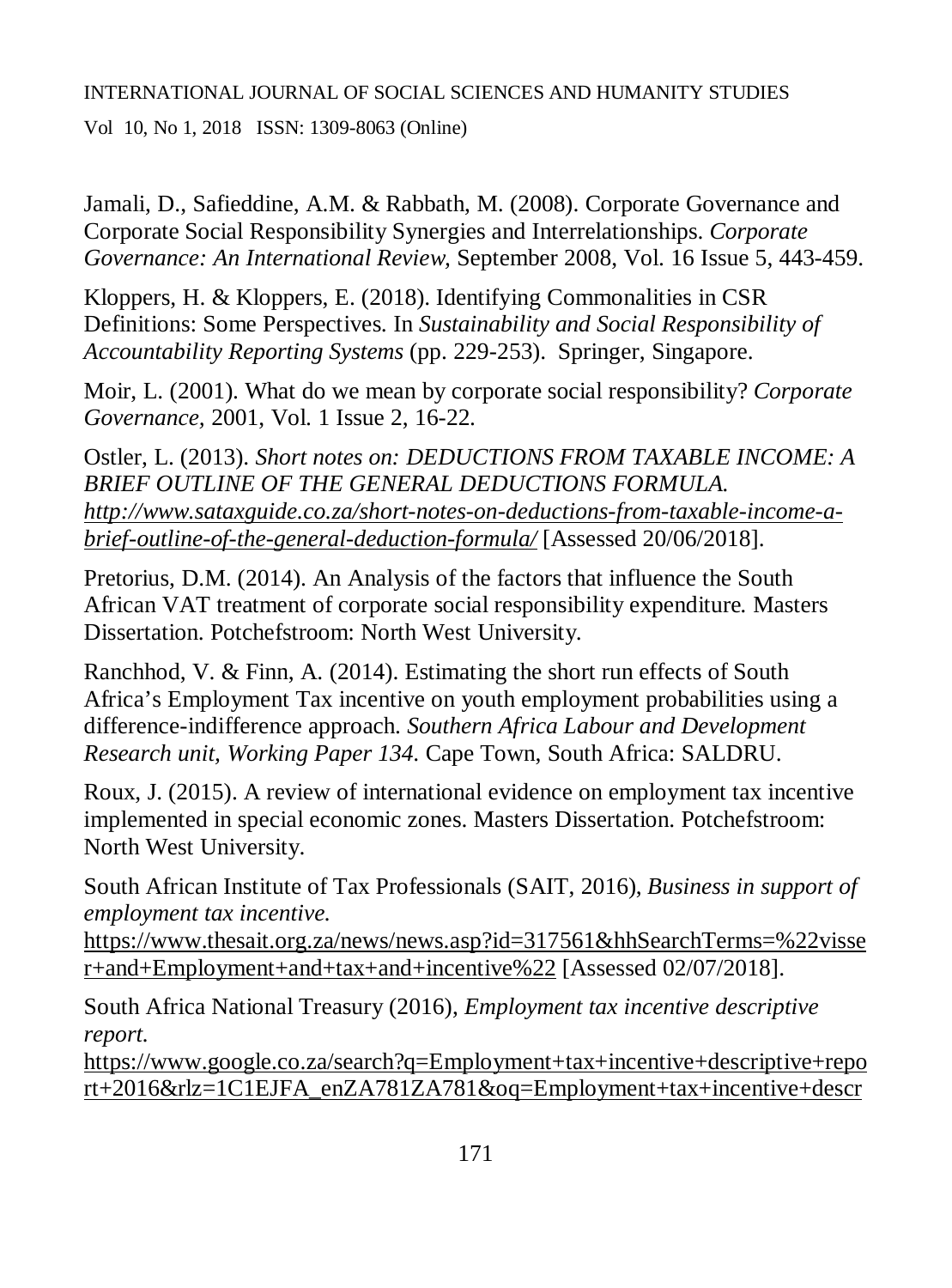Vol 10, No 1, 2018 ISSN: 1309-8063 (Online)

iptive+report+2016&aqs=chrome..69i57.5750j0j7&sourceid=chrome&ie=UTF-8 [Assessed 02/07/2018].

South Africa National Treasury (2018), *2018 Budget Speech.* <http://www.treasury.gov.za/documents/national%20budget/2018/speech/speech.p> df [Assessed 20/06/2018].

Sprinkle, G.B. & Maines, L.A. (2010). The benefits and costs of corporate social responsibility. *Business Horizons*, Vol. *53 No. 5*, 445-453.

Stiglingh (ed), (2018). *Silke: South African Income Tax (2018).* Durban: LexisNexis.

Surrey, S.S. (1970). Tax incentives as a device for implementing government policy: A comparison with direct government expenditure. *HARARD LAW REVIEW*, February 1970, Vol. 83 No. 4, 705-735.

The Organisation for Economic Co-operation and Development (2015). *Options for Low Income Countries' Effective and Efficient Use of Tax Incentives for Investment.* [https://www.oecd.org/tax/tax-global/options-for-low-income](https://www.oecd.org/tax/tax-global/options-for-low-income-)countries-effective-and-efficient-use-of-tax-incentives-for-investment.pdf (Referred to as OECD, 2015) [Assessed 20/06/2018].

The Organisation for Economic Co-operation and Development (2017) *R&D Tax Incentives: Compendium, 2017.* 

[https://www.oecd.org/sti/RDTaxIncentives\\_Compendium\\_2017.pdf](https://www.oecd.org/sti/RDTaxIncentives_Compendium_2017.pdf) (Referred to as OECD, 2015) [Assessed 20/06/0218].

Venter (ed), (2015) *A Student's approach to Income Tax: Natural persons*. Durban: LexisNexis.

Verma, A. & Kumar, C.V.R.S.V. (2014). An Analysis of CSR Expenditure by Indian Companies. *Indian Journal of Corporate Governance,* July – December 2014, Vol. 7 No. 2, 82-94.

World Bank, Southern Africa Department. *Policies to promote growth and employment in South Africa*. [https://scholar.google.co.za/scholar?hl=en&as\\_sdt=0%2C5&q=Lewis%2C+J.D.%](https://scholar.google.co.za/scholar?hl=en&as_sdt=0%2C5&q=Lewis%2C+J.D.%)